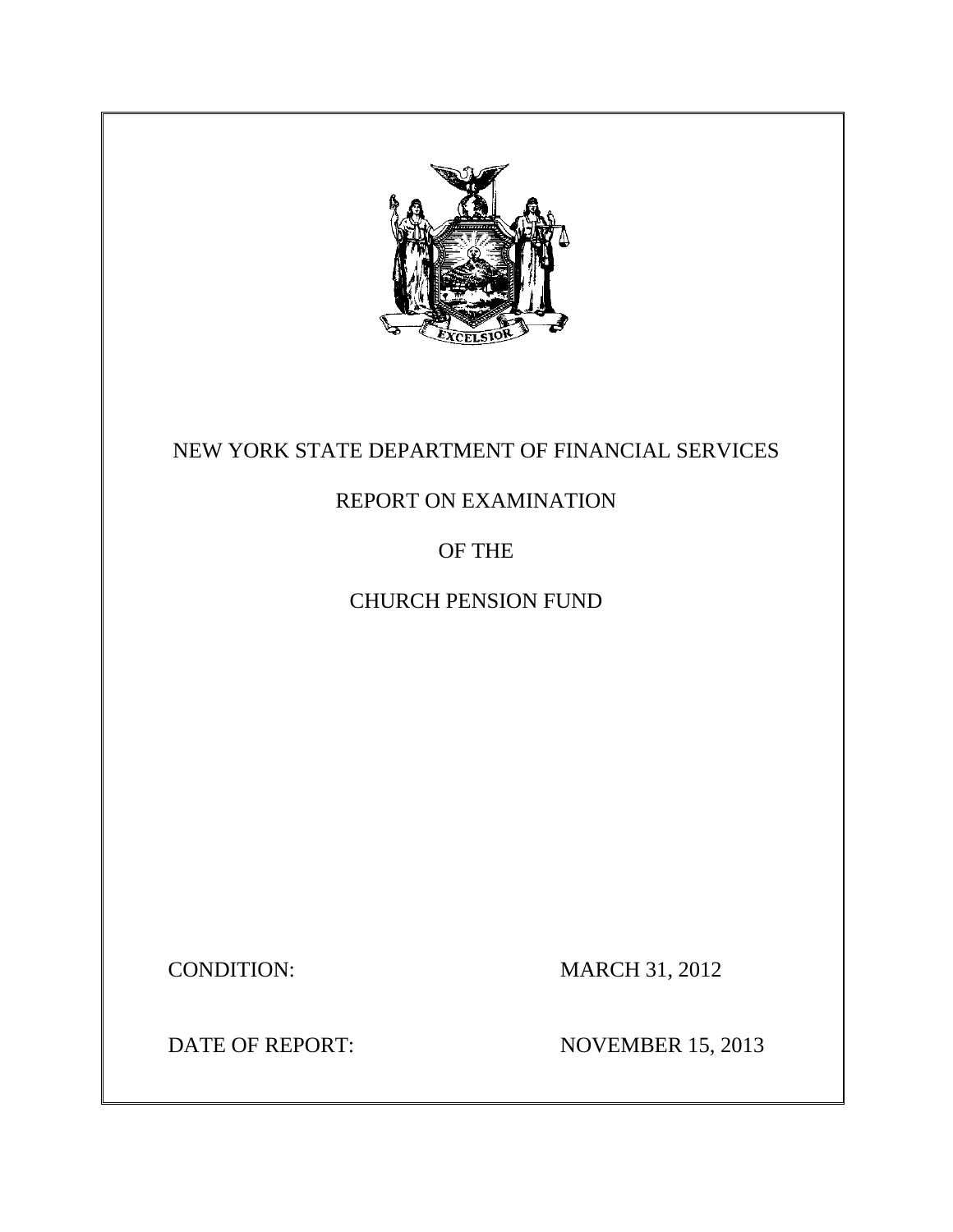# NEW YORK STATE DEPARTMENT OF FINANCIAL SERVICES

# REPORT ON EXAMINATION

### OF THE

# CHURCH PENSION FUND

# AS OF

# MARCH 31, 2012

DATE OF REPORT:

**EXAMINER:** 

**NOVEMBER 15, 2013** 

JOSHUA WEISS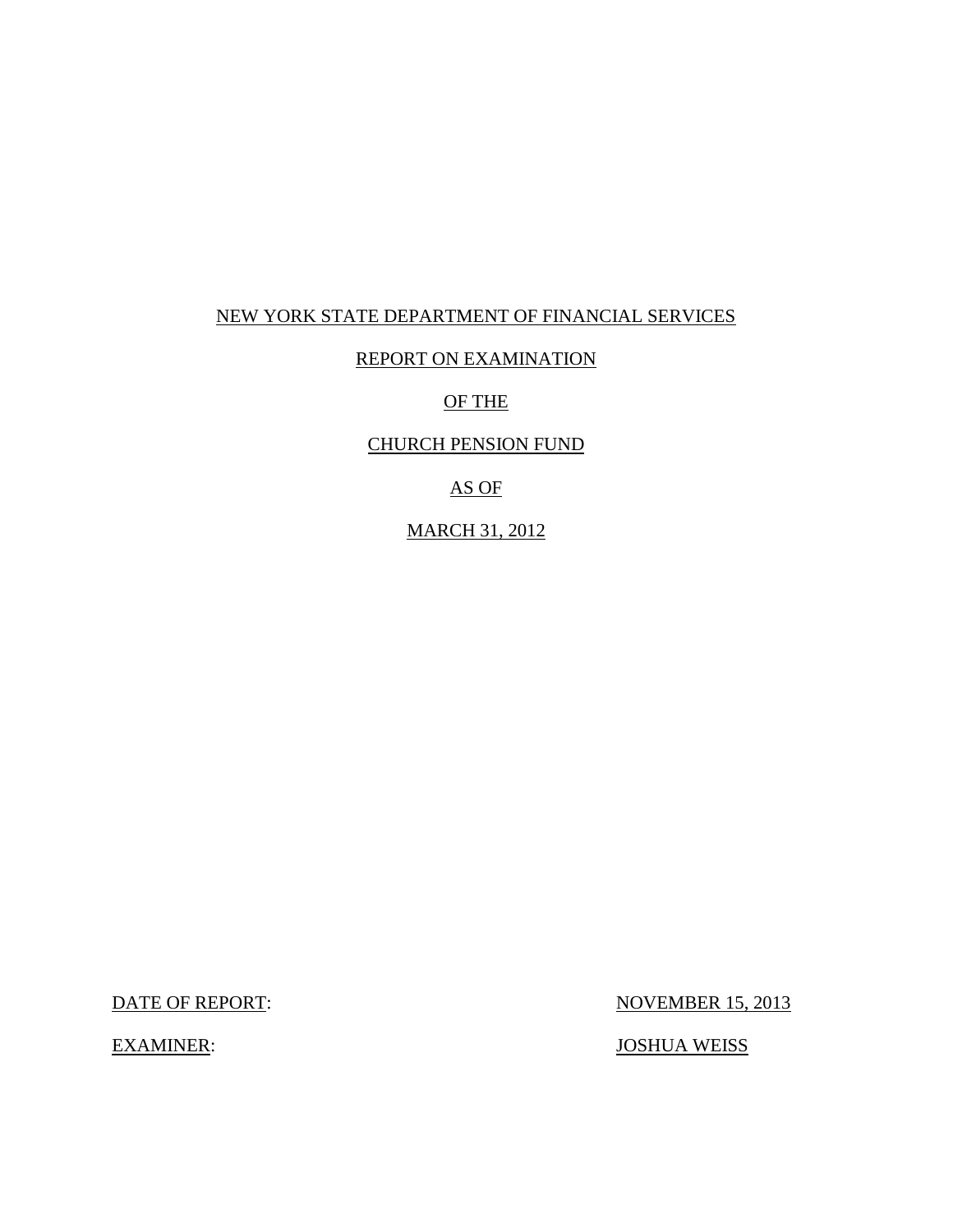# TABLE OF CONTENTS

| <b>ITEM</b>      |                                                              | PAGE NO.       |
|------------------|--------------------------------------------------------------|----------------|
| 1.               | Executive summary                                            | $\overline{2}$ |
| 2.               | Scope of examination                                         | 3              |
| 3.               | Description of the Fund                                      | $\overline{4}$ |
|                  | A. History                                                   | $\overline{4}$ |
|                  | <b>B.</b> Subsidiaries                                       | $\overline{4}$ |
|                  | C. Organization Chart                                        | 5              |
|                  | D. Service Agreements                                        | 6              |
|                  | E. Management                                                | 8              |
|                  | F. Territory and plan of operation                           | 11             |
| $\overline{4}$ . | Significant operating results                                | 12             |
| 5.               | <b>Financial statements</b>                                  | 13             |
|                  | A. Statement of net assets available for benefits            | 13             |
|                  | B. Statement of changes in net assets available for benefits | 15             |
| 6.               | Treatment of plan participants                               | 17             |
| 7.               | Actuarial review                                             | 18             |
|                  | A. Liabilities                                               | 18             |
|                  | <b>B.</b> Benefits                                           | 19             |
|                  | C. Employer contribution rate                                | 21             |
|                  | D. Funded status                                             | 22             |
|                  | E. Comments and recommendation                               | 24             |
| 8.               | Prior report summary and conclusions                         | 26             |
| 9.               | Summary and conclusions                                      | 27             |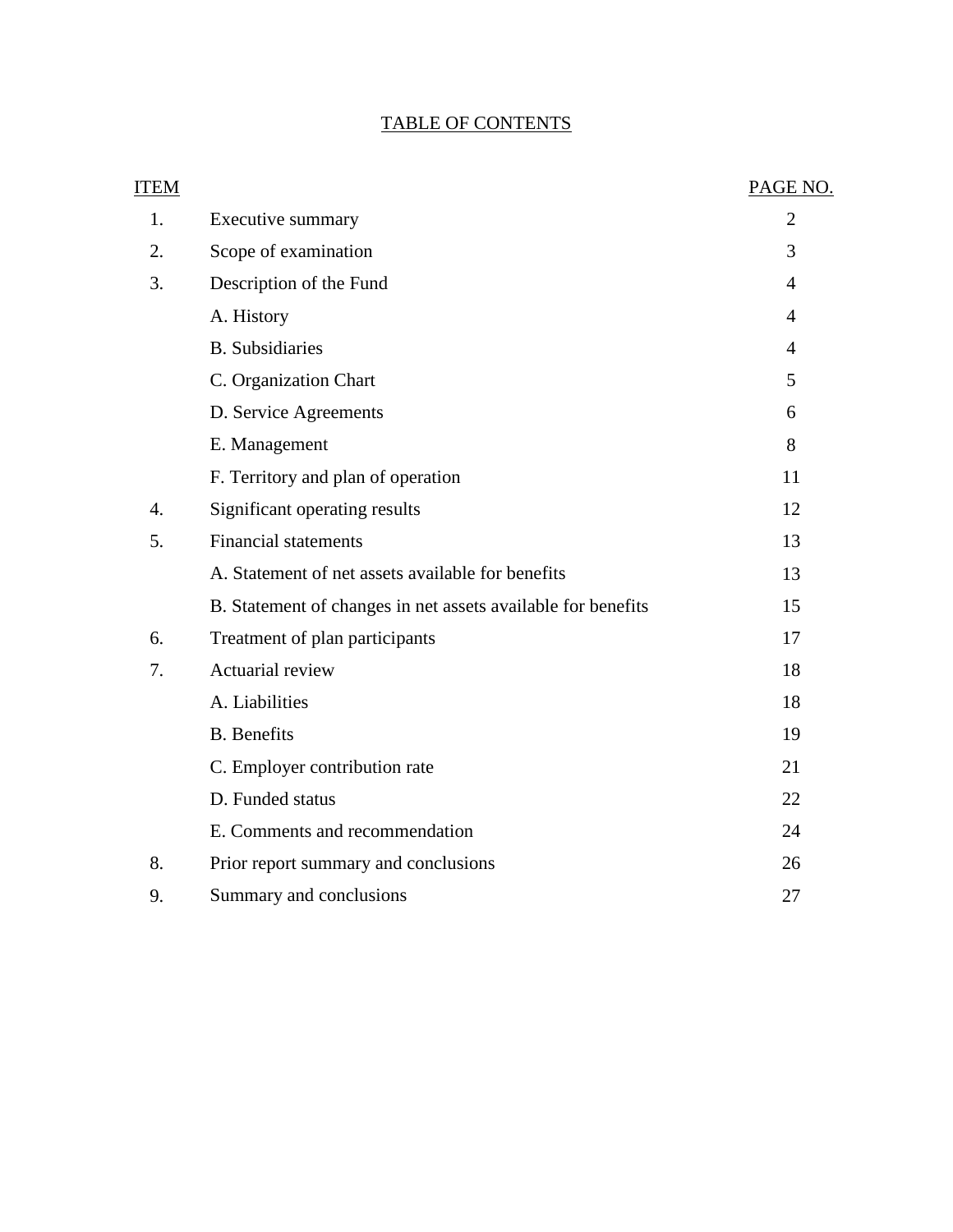

# NEW YORK STATE DEPARTMENT<sub>of</sub> **FINANCIAL SERVICES**

Andrew M. Cuomo Maria T. Vullo Governor Superintendent

July 19, 2016

Honorable Maria T. Vullo Superintendent of Financial Services New York, New York 10004

Madam:

In accordance with instructions contained in Appointment No. 30953, dated February 7, 2013, and annexed hereto, an examination has been made into the condition and affairs of Church Pension Fund, hereinafter referred to as "the Fund," at its home office located at 19 East 34<sup>th</sup> Street, New York, New York 10016.

 Wherever "Department" appears in this report, it refers to the New York State Department of Financial Services.

The report indicating the results of this examination is respectfully submitted.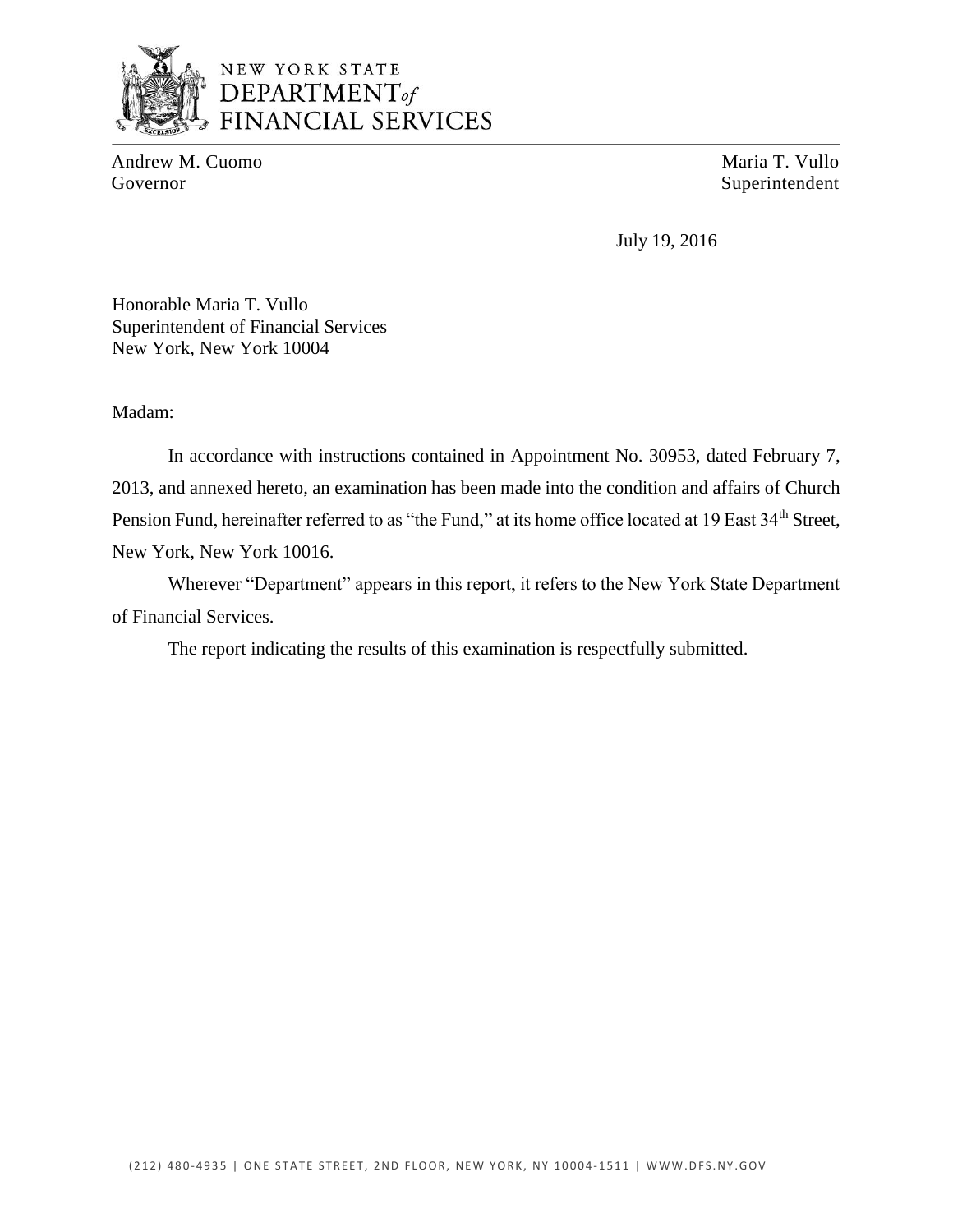# 1. EXECUTIVE SUMMARY

 The examiner's review of a sample of transactions did not reveal any differences which materially affected the Fund's financial condition as presented in its financial statements contained in the March 31, 2012, filed statement. (See item 5 of this report)

 significant instances which deviated from the operating rules of the Fund. (See item 6 of this The examiner's review of the Fund's treatment of plan participants did not reveal report)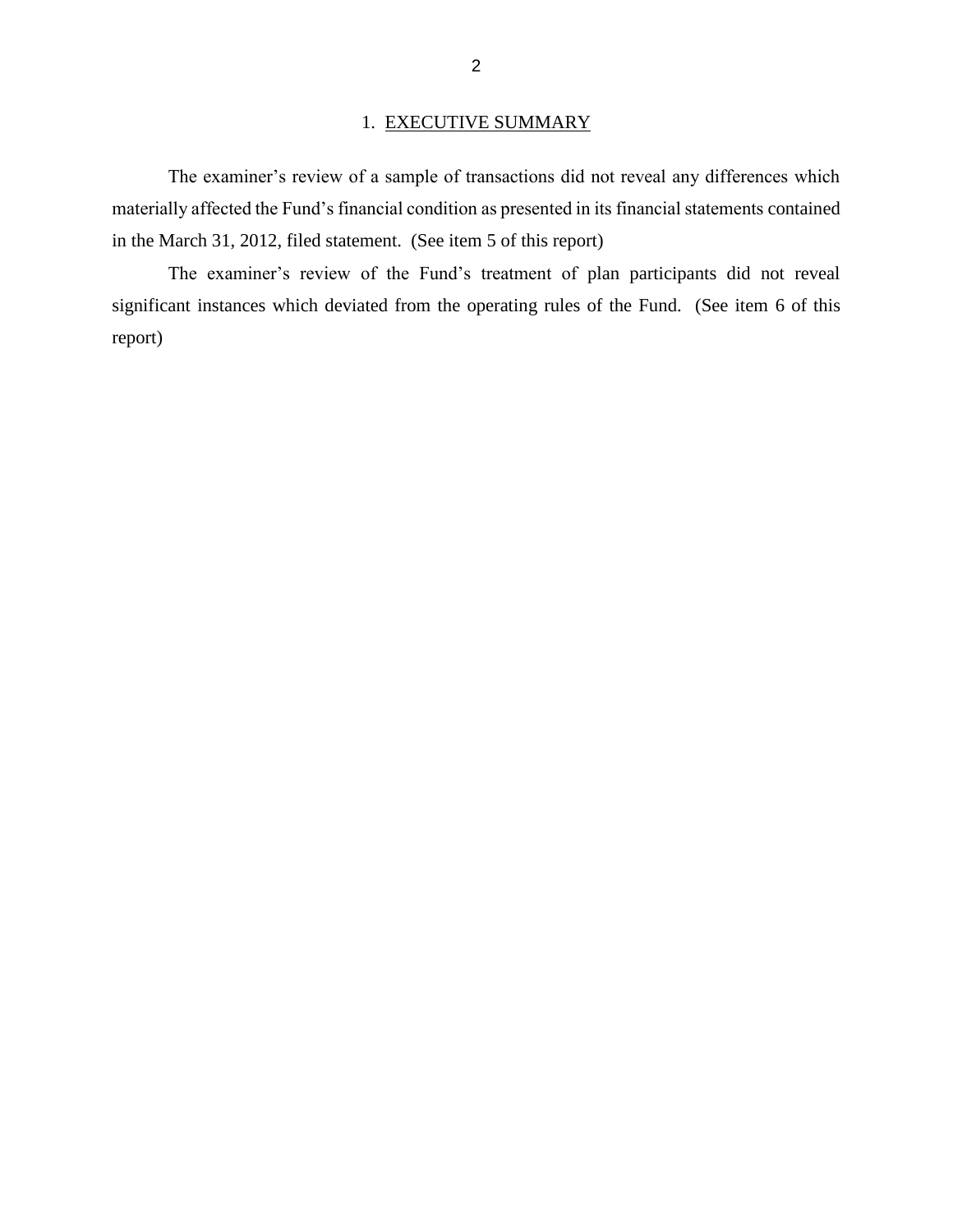#### 2. SCOPE OF EXAMINATION

 The prior examination was conducted as of March 31, 2007. This examination covers the period from April 1, 2007, through March 31, 2012. As necessary, the examiner reviewed transactions occurring subsequent to March 31, 2012, but prior to the date of this report (i.e., the completion date of the examination).

 determine whether the Fund's 2012 filed annual statement fairly presents its financial condition. or audit of the following matters: The examination comprised a verification of assets and liabilities as of March 31, 2012, to The examiner reviewed the Fund's income and disbursements necessary to accomplish such verification and examination procedures as deemed appropriate in such review, and in the review

> Fund history Management and control Corporate records Fidelity bond and other insurance Growth of Fund Accounts and records Financial statements Participant benefits

 recommendation contained in the prior report on examination. The results of the examiner's The examiner reviewed the corrective action taken by the Fund with respect to the review are contained in item 8 of this report.

 matters which involve departure from laws, regulations or rules, or which require explanation or This report on examination is confined to financial statements and comments on those description.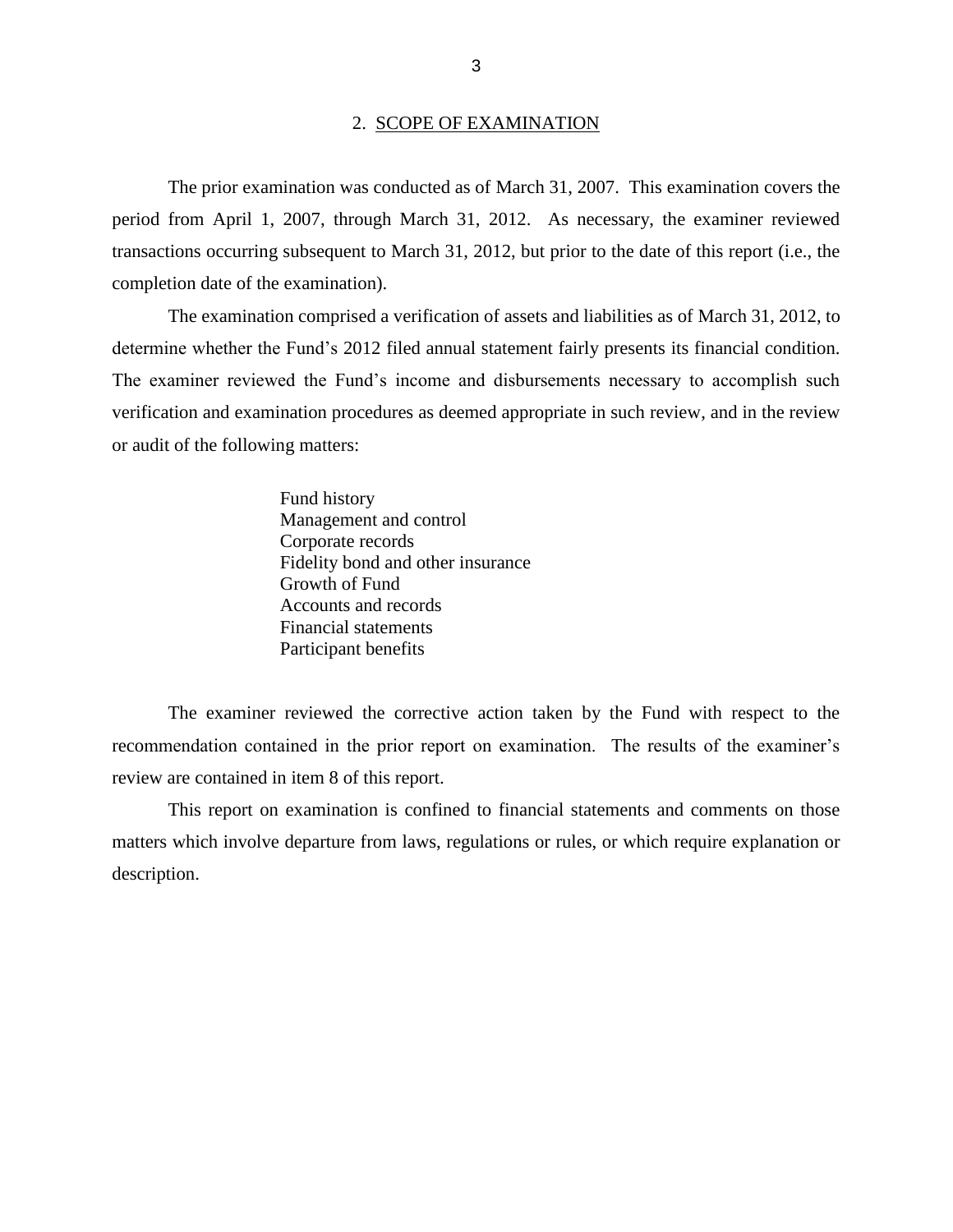#### 3. DESCRIPTION OF SYSTEM

### <span id="page-6-0"></span>A. History

 on April 3, 1914, and began its operations on March 1, 1917. The Fund administers the pension system of the Episcopal Church, and its subsidiaries and affiliate companies provide pensions, life insurance, annuities, and health benefits, and other programs for the episcopal clergy, lay employees and their eligible dependents, and institutions. The Fund was chartered by an act of the New York State Legislature, which became law

 The Fund's charter states that it shall be subject to the requirements of examination by, and make annual reports to, the Superintendent of Insurance of New York, and for that purpose and to that extent only, shall be subject to the applicable provisions of Article 3 of the New York Insurance Law.

### B. Subsidiaries

 The Fund is the ultimate parent of the following wholly owned insurance companies: Church Life Insurance Corporation ("CLIC"); The Church Insurance Company ("CIC"); The Church Insurance Company of Vermont ("Vermont"); and several other subsidiaries. CLIC writes life insurance on the lives of clergymen and their dependents, and lay employees of the Episcopal Church. CIC insures churches and church property against property and casualty losses. Vermont is a captive insurer that allows church institutions to benefit from the coverage flexibility and potential cost advantages of this risk financing approach. CLIC and CIC are domestic insurers. Other subsidiaries of the Fund include PFP Realty Holding Company Inc., ("PFP"), a partnership ("CPI") which publishes the official worship materials of the Episcopal Church, and Church Insurance Agency Corporation ("CIAC") which provides insurance products to Episcopal institutions. The total book value of the Fund's subsidiaries as of March 31, 2012, was which had an investment in the retail space of the Fund's building; Church Publishing Incorporated \$122,673,105.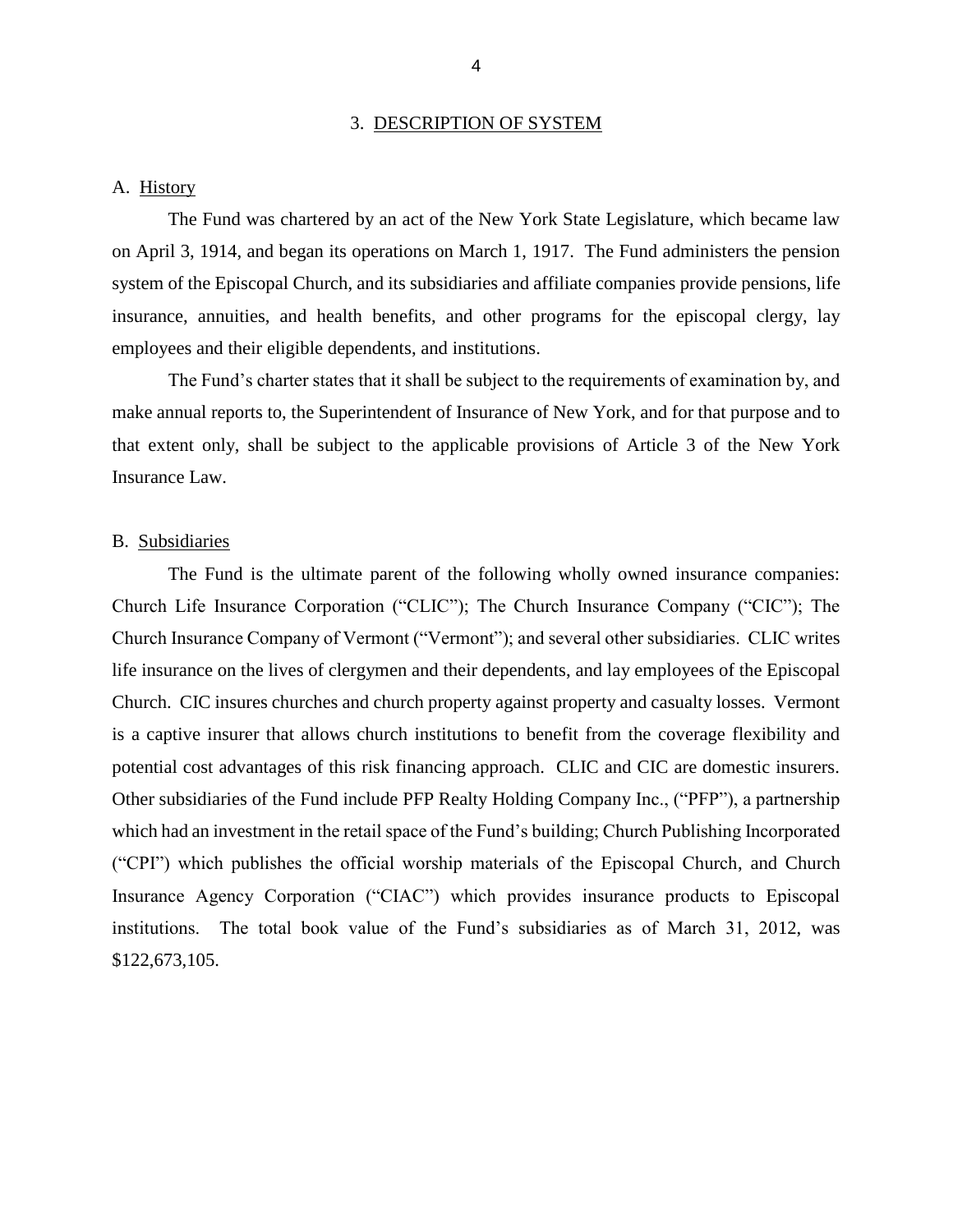### <span id="page-7-0"></span>C. Organizational Chart

 An organizational chart reflecting the relationship between the Fund and significant entities in its holding company system as of March 31, 2012, follows:

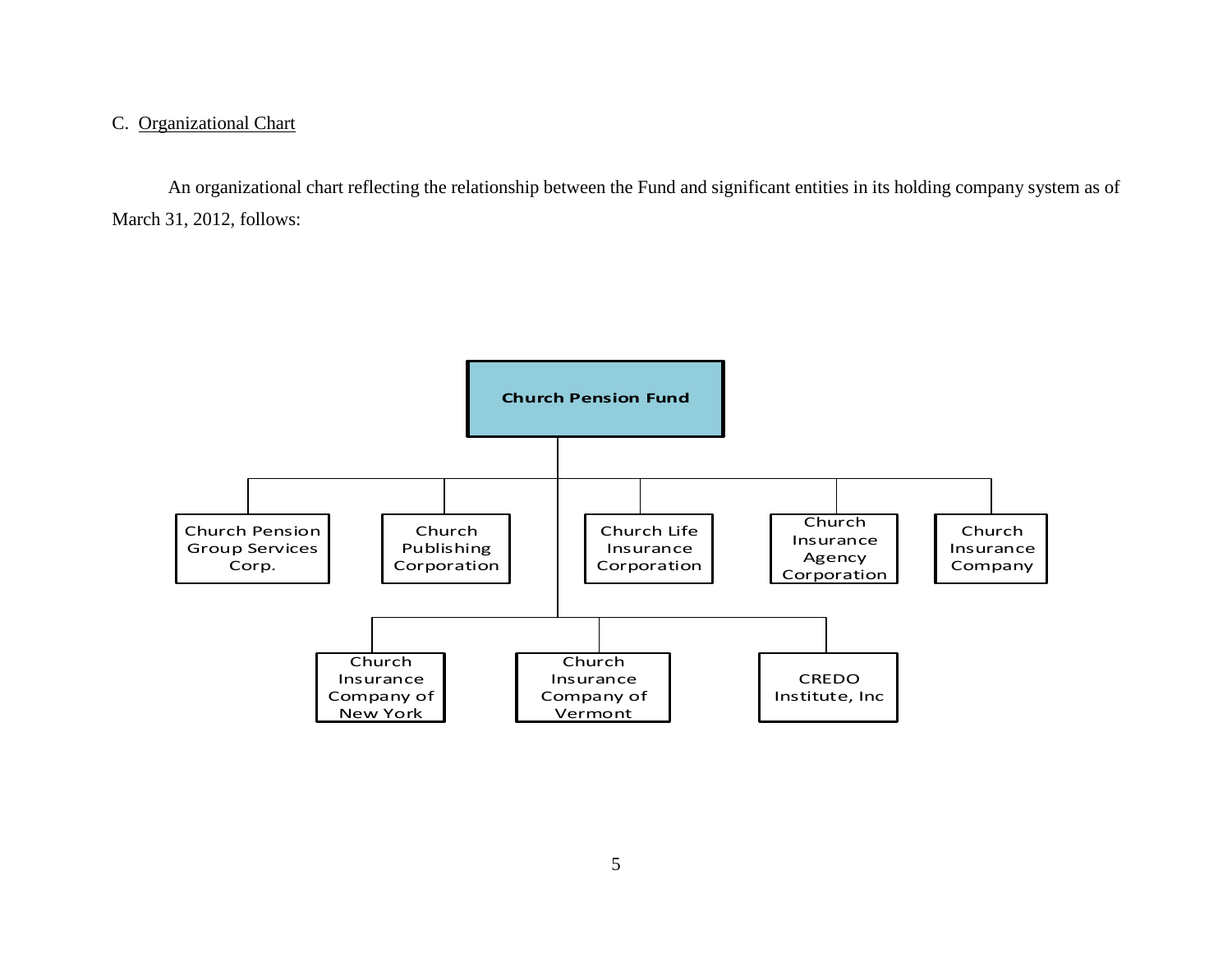### D. Service Agreements

|  | The Fund had 11 service agreements in effect as of March 31, 2012. |  |
|--|--------------------------------------------------------------------|--|
|  |                                                                    |  |

| Type of<br>Agreement                         | Effective<br>Date | Provider of<br>Service(s) | Recipient(s) of Service(s)                                                 | Specific Service(s) Covered                                                              | Income/<br>(Expense) <sup>*</sup> For Each<br>Fiscal Year of the<br>Examination                                                            |
|----------------------------------------------|-------------------|---------------------------|----------------------------------------------------------------------------|------------------------------------------------------------------------------------------|--------------------------------------------------------------------------------------------------------------------------------------------|
| Services &<br>Facilities<br>Agreement        | 01/01/2003        | The Fund                  | Church Insurance Company                                                   | Office supplies, access to office equipment<br>and office space, other support services. | $2008 -$<br>\$1,102,402<br>$2009 -$<br>\$ 828,723<br>$2010 -$<br>$\mathbb{S}$<br>840,889<br>$2011 -$<br>\$939,559<br>$2012 -$<br>\$930,537 |
| Services &<br>Facilities<br>Agreement        | 01/01/2003        | The Fund                  | Church Insurance Company of<br>Vermont                                     | Office supplies, access to office equipment<br>and office space, other support services. | $2008 -$<br>\$1,497,184<br>$2009 -$<br>\$1,288,157<br>$2010 -$<br>\$1,291,543<br>$2011 -$<br>\$1,336,712<br>$2012 -$<br>\$1,324,730        |
| Services &<br>Facilities<br>Agreement        | 01/01/2003        | The Fund                  | Church Insurance Agency<br>Corporation                                     | Office supplies, access to office equipment<br>and office space, other support services. | $2008 -$<br>\$1,590,996<br>$2009 -$<br>\$1,112,525<br>$2010 -$<br>\$912,777<br>$2011 -$<br>\$1,127,647<br>$2012 -$<br>\$1,677,168          |
| Services &<br>Facilities<br>Agreement        | 01/01/2003        | The Fund                  | The Episcopal Church Clergy<br>and Employees' Benefit Trust<br>(Med Trust) | Office supplies, access to office equipment<br>and office space, other support services. | $2008 -$<br>\$2,846,453<br>$2009 -$<br>\$3,293,384<br>$2010 -$<br>\$3,106,596<br>$2011 -$<br>\$4,002,759<br>$2012 -$<br>\$5,131,039        |
| Services &<br><b>Facilities</b><br>Agreement | 01/01/2003        | The Fund                  | Church Life Insurance<br>Corporation                                       | Office supplies, access to office equipment<br>and office space, other support services. | $2008 -$<br>\$1,992,462<br>$2009 -$<br>\$2,140,397<br>$2010 -$<br>\$2,414,315<br>$2011 -$<br>\$2,613,164<br>$2012 -$<br>\$3,000,419        |
| Services &<br>Facilities<br>Agreement        | 01/01/2003        | The Fund                  | Church Publishing<br>Incorporated                                          | Office supplies, access to office equipment<br>and office space, other support services. | $2008 -$<br>\$1,890,255<br>$2009 -$<br>\$1,932,846<br>$2010 -$<br>\$1,935,419<br>$2011 -$<br>\$1,888,960<br>$2012 -$<br>\$1,311,405        |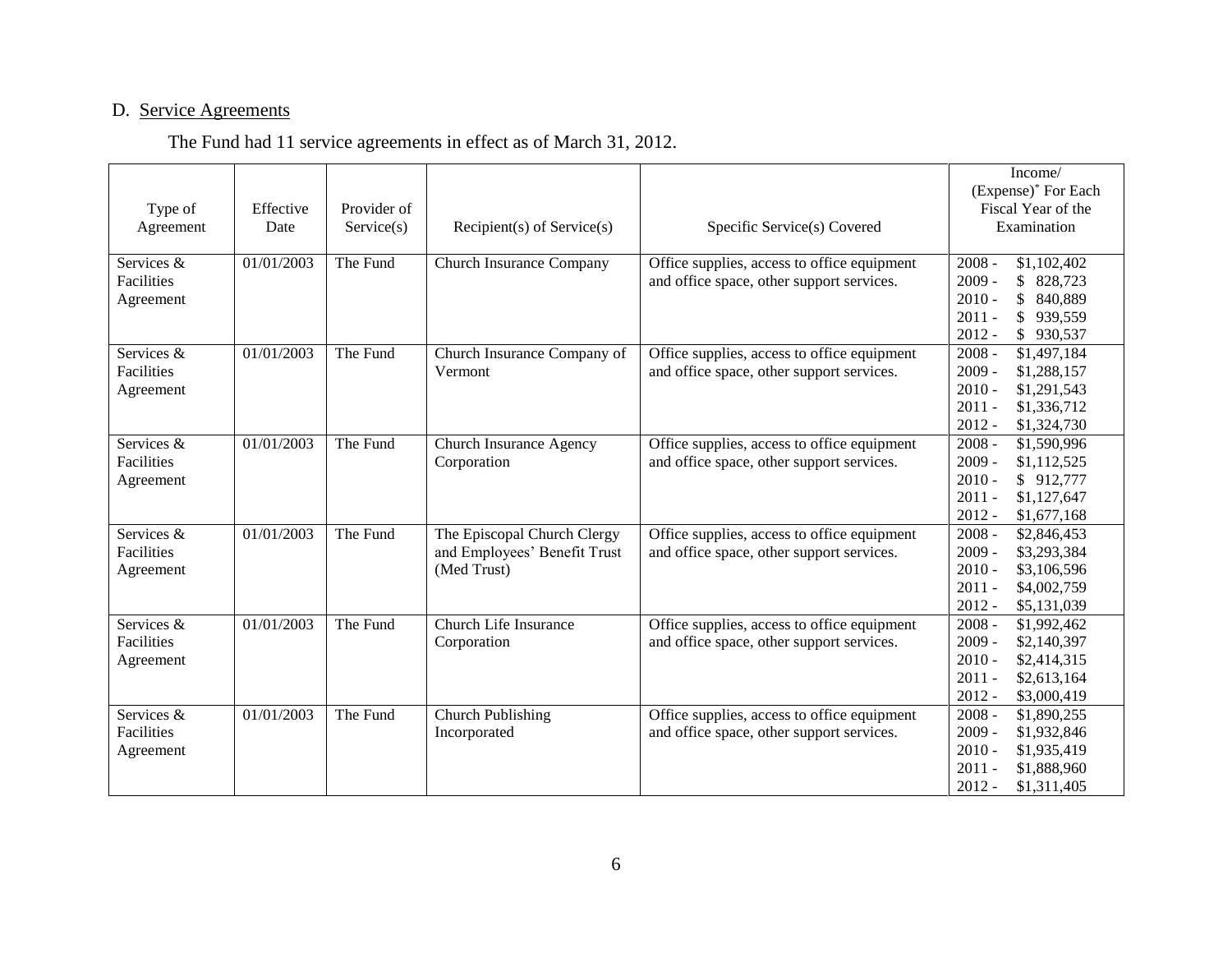|                 |            |             |                                |                                             |          |               | Income/                         |
|-----------------|------------|-------------|--------------------------------|---------------------------------------------|----------|---------------|---------------------------------|
|                 |            |             |                                |                                             |          |               | (Expense) <sup>*</sup> For Each |
| Type of         | Effective  | Provider of |                                |                                             |          |               | Fiscal Year of the              |
| Agreement       | Date       | Service(s)  | $Recipient(s)$ of $Service(s)$ | Specific Service(s) Covered                 |          |               | Examination                     |
|                 |            |             |                                |                                             |          |               |                                 |
| Services &      | 01/01/2003 | The Fund    | <b>Church Pension Group</b>    | Office supplies, access to office equipment | $2008 -$ |               | \$(32,249,572)                  |
| Facilities      |            |             | Services Corporation           | and office space, other support services.   | $2009 -$ |               | \$(36,942,346)                  |
| Agreement       |            |             | ("CPGSC")                      |                                             | $2010 -$ |               | \$(42,394,740)                  |
|                 |            |             |                                |                                             | $2011 -$ |               | \$(46,545,888)                  |
|                 |            |             |                                |                                             | $2012 -$ |               | \$(48,449,528)                  |
| Services &      | 01/01/2008 | The Fund    | Church Insurance Company of    | Office supplies, access to office equipment | $2008 -$ | \$.           | 111,139                         |
| Facilities      |            |             | New York                       | and office space, other support services.   | $2009 -$ | <b>S</b>      | 407,168                         |
| Agreement       |            |             |                                |                                             | $2010 -$ | S.            | 333,268                         |
|                 |            |             |                                |                                             | $2011 -$ | <sup>\$</sup> | 322,433                         |
|                 |            |             |                                |                                             | $2012 -$ | \$.           | 339,341                         |
| <b>Services</b> | 01/01/2011 | The         | The Fund                       | <b>Consulting Services</b>                  | $2011 -$ | \$            | (47, 191)                       |
| Agreement       | 01/01/2012 | Episcopal   |                                |                                             | $2012 -$ | S             | (186,396)                       |
|                 |            | Church      |                                |                                             |          |               |                                 |
|                 |            | Medical     |                                |                                             |          |               |                                 |
|                 |            | Trust       |                                |                                             |          |               |                                 |
| <b>Services</b> | 01/04/2012 | Church Life | The Fund                       | Consulting Services.                        | $2012 -$ | \$            | (40,000)                        |
| Agreement       | 01/02/2013 | Insurance   |                                |                                             |          |               |                                 |
|                 |            | Corporation |                                |                                             |          |               |                                 |

Ì. \* Amount of Income or (Expense) Incurred by the Fund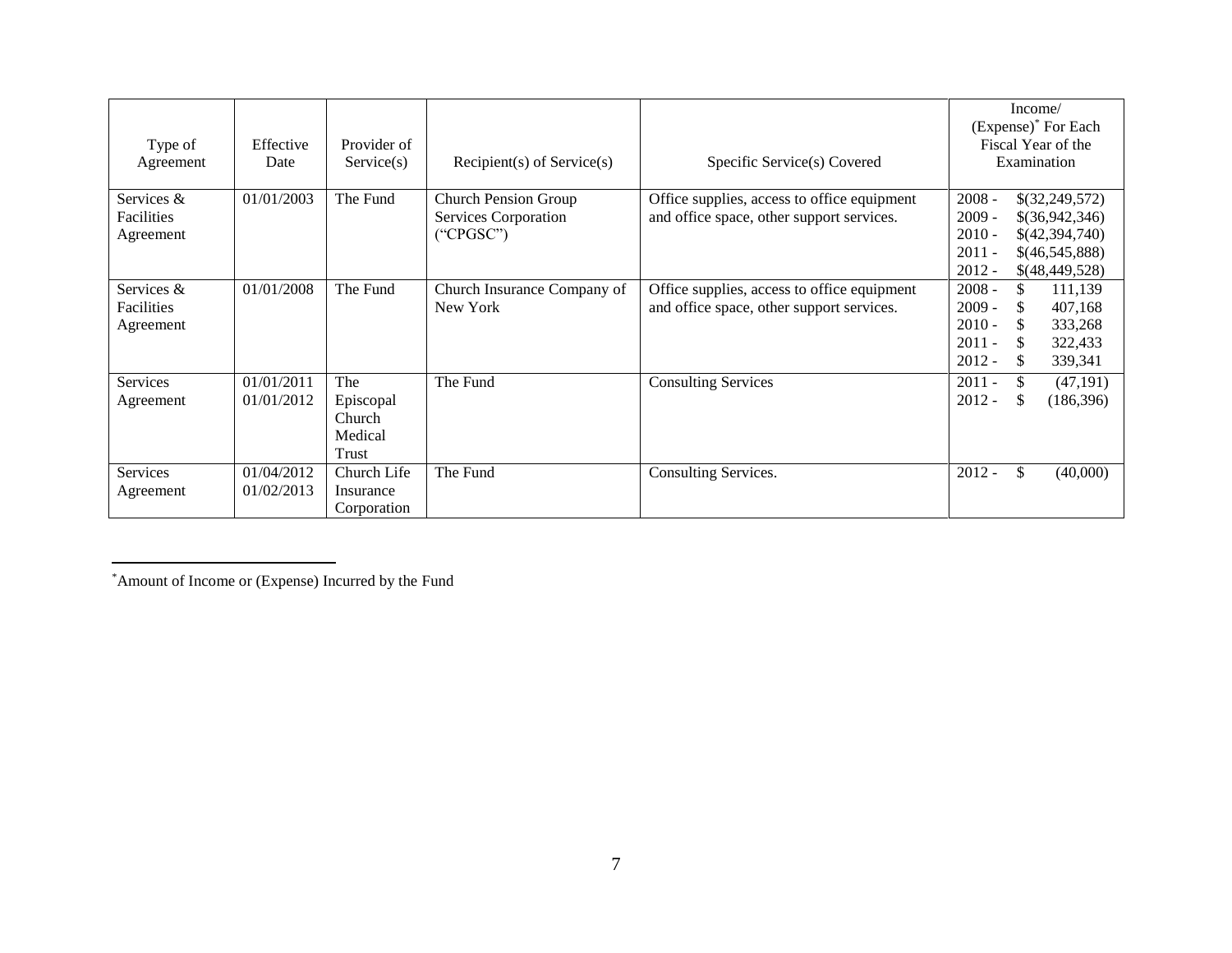equipment and office space, and other support services. The service agreement between the Fund days. Rather than billing and settling these amounts monthly, the intercompany balance is accrued. Since CPGSC obtains all of its funding from the Fund annually, the Fund takes these expenses into account when determining the budget for CPGSC for the following year. The Fund provides services to CPGSC, which includes office supplies, access to office and CPGSC requires that intercompany balances arising from these expenses be settled within 30

 collect payments billed within 30 days or amend the service agreement to reflect the actual method of funding to CPGSC. The Examiner recommends that the Fund adhere to the terms of its service agreements and

#### E. Management

 The Fund's by-laws provide that the board of trustees shall be comprised of 25 trustees. The board of trustees shall consist of the Fund's President and 24 trustees elected by the general convention of the Protestant Episcopal Church of the United States. Trustees are divided into two classes, as equal as possible, to be elected triennially for a term of six years. Trustees are elected consisted of 25 members. Meetings of the board are held four times a year. at the triennial meeting of the general convention. As of March 31, 2012, the board of trustees

The 25 board members and their principal business affiliation, as of March 31, 2012, were as follows:

| Name and Residence                                              | <b>Principal Business Affiliation</b>                     | <b>Year First</b><br>Elected |
|-----------------------------------------------------------------|-----------------------------------------------------------|------------------------------|
| The Honorable Martha B. Alexander <sup>†</sup><br>Charlotte, NC | Legislator<br>Charlotte, North Carolina                   | 2009                         |
| James E. Bayne <sup>†‡</sup><br>Dallas, TX                      | <b>Retired Manager</b><br><b>Exxon Mobil Corporation</b>  | 2003                         |
| The Reverend A. Thomas Blackmon <sup>†§</sup><br>Covington, LA  | Rector<br>Christ Episcopal Church<br>Covington, Louisiana | 2000                         |
| The Rev. Thomas James Brown <sup>†</sup><br>Winchester, MA      | Rector<br>Church of the Epiphany                          | 2009                         |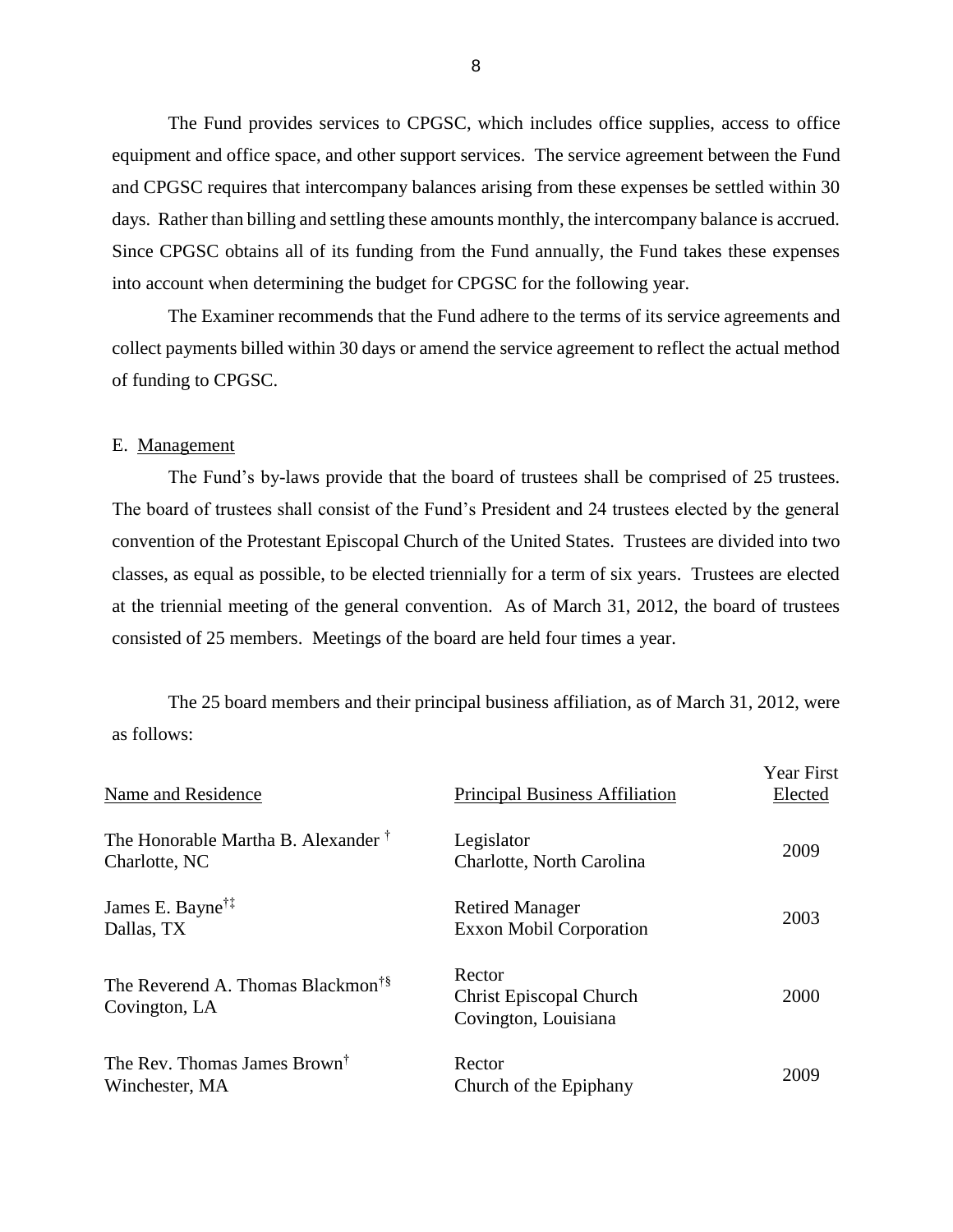| Name and Residence                                                  | Principal Business Affiliation                                                      | Year First<br>Elected |
|---------------------------------------------------------------------|-------------------------------------------------------------------------------------|-----------------------|
| The Reverend Dr. Randall Chase, Jr. <sup>†§</sup><br>Cambridge, MA  | Dean of Students & Deputy for<br>Administration<br><b>Episcopal Divinity School</b> | 2000                  |
| Barbara B. Creed, Esq. <sup>†</sup><br>San Francisco, CA            | Vice Chair<br>Shareholder Trucker Huss, APC                                         | 2002                  |
| Vincent C. Currie, $Jr^{\dagger}$ .<br>Pensacola, FL                | Administrator<br>Diocese of the Central Gulf Coast                                  | 2006                  |
| Canon Dr. Karen Noble Hanson <sup>†</sup><br>Rochester, NY          | <b>Chief Investment Officer</b><br>Diocese of Rochester                             | 2009                  |
| Deborah Harmon Hines, Ph.D. <sup>†§</sup><br>Worcester, MA          | <b>Vice Provost</b><br>University of Massachusetts Medical<br>School                | 2000                  |
| The Right Reverend Robert H. Johnson <sup>†</sup><br>Asheville, NC  | Bishop (retired)<br>Diocese of Western N. Carolina                                  | 2003                  |
| The Right Reverend Peter J. Lee <sup>§</sup><br>Richmond, VA        | Chairman<br>The Church Pension Fund                                                 | 2000                  |
| The Very Reverend Tracey Lind <sup>†</sup><br>Cleveland, OH         | Dean<br><b>Trinity Cathedral</b>                                                    | 2009                  |
| The Reverend Dr. Timothy J. Mitchell <sup>†</sup><br>Louisville, KY | Rector<br>Church of the Advent                                                      | 2009                  |
| Margaret A. Niles <sup>†</sup><br>Seattle, WA                       | Partner<br>K&L Gates, LLP                                                           | 2009                  |
| The Right Reverend Claude E. Payne <sup>†§</sup><br>Abilene, TX     | Bishop (retired)<br>Diocese of Texas                                                | 2000                  |
| Diane B. Pollard <sup>†</sup><br>New York, NY                       | <b>Human Resources Consultant</b><br><b>Independent Benefits</b>                    | 2006                  |
| Quintin E. Primo III <sup>†§</sup><br>Chicago, IL                   | Chairman and CEO<br>Capri Capital Partners, LLC                                     | 2000                  |
| The Right Reverend V. Gene Robinson <sup>†</sup><br>Concord, NH     | <b>Bishop</b><br>Diocese of New Hampshire                                           | 2003                  |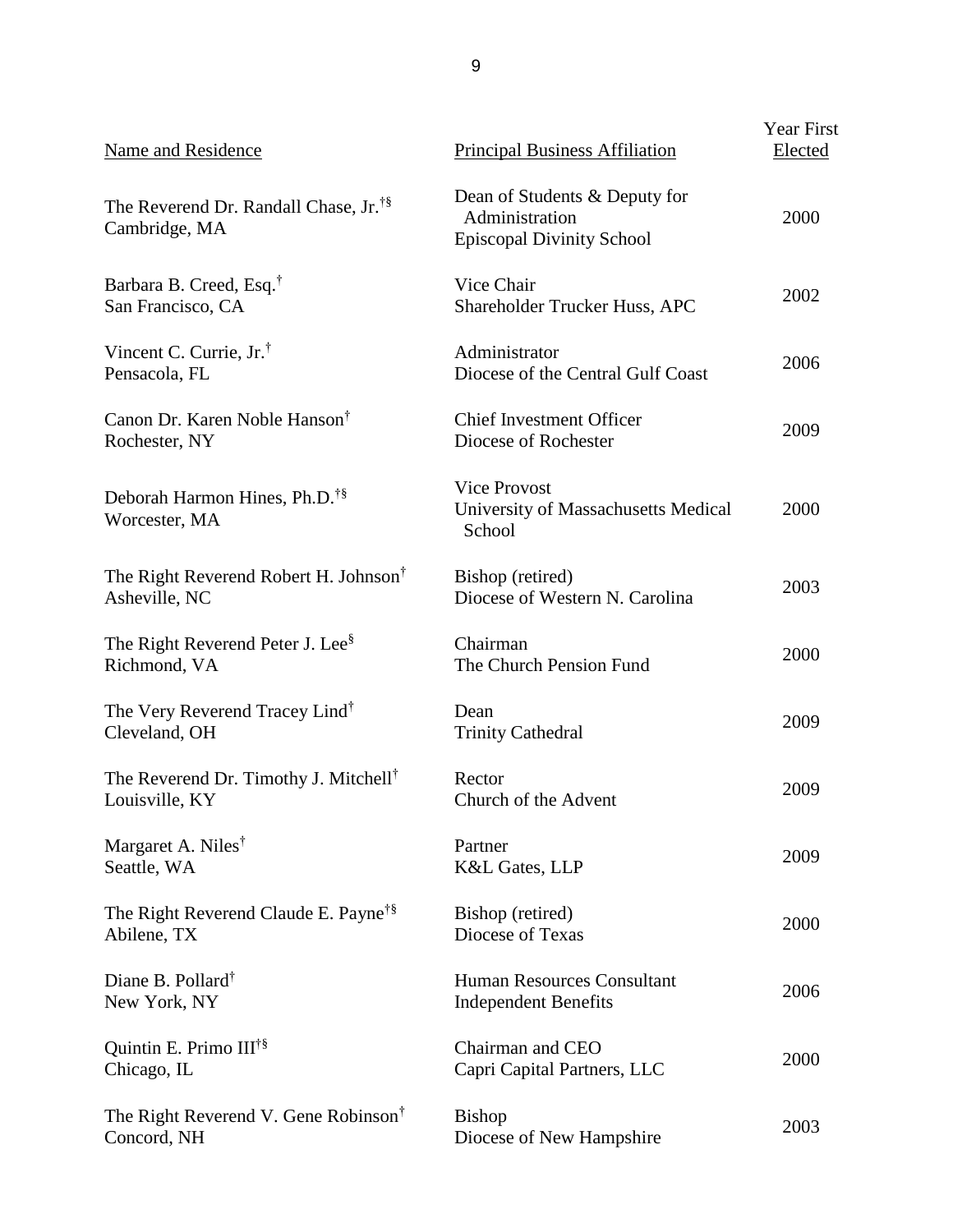| Name and Residence                                                  | Principal Business Affiliation                                                          | Year First<br>Elected |
|---------------------------------------------------------------------|-----------------------------------------------------------------------------------------|-----------------------|
| Katherine Tyler Scott <sup>†§</sup><br>Indianapolis, IN             | Vice Chair<br><b>Church Pension Fund</b><br><b>Managing Partner</b><br>Ki ThoughtBridge | 2000                  |
| Edgar S. Starns, CPA <sup>†</sup><br>Baton Rouge, LA                | Director, Tax & Employee Benefits<br>Postlethwaite & Nettleville                        | 2009                  |
| Sandra S. Swan, D.L.H <sup>†</sup><br>Chocowinity, NC               | President Emerita<br>Episcopal Relief and Development                                   | 2009                  |
| The Very Reverend George L. W. Werner <sup>†</sup><br>Sewickley, PA | Dean (retired) Chairman<br><b>Trinity Cathedral</b>                                     | 2006                  |
| T. Cecil Wray, Esq. <sup>†</sup><br>New York, NY                    | <b>Retired Partner</b><br>Debevoise & Plimpton, LLP                                     | 2000                  |
| Mary Katherine Wold<br>New York, NY                                 | President & CEO<br>The Church Pension Fund                                              | 2011                  |
| The Right Reverend Wayne P. Wright <sup>†</sup><br>Wilmington, DE   | <b>Bishop</b><br>Diocese of Delaware                                                    | 2003                  |

 $\overline{a}$ 

 committees indicated that meetings were well attended and that each trustee attended a majority The examiner's review of the minutes of the meetings of the board of trustees and its of meetings.

<sup>†</sup> Not affiliated with the Fund or any entity in the holding company system.

 ‡ James E Bayne was replaced by Kevin B. Lindahl in October 2013.

 § Retired in July of 2012 and replaced by Canon Kathryn Weathersby McCormick, Canon Rosalie Simmonds Ballentine, the Rt. Rev. Diane M. Jardine Bruce, Gordon B Fowler, Delbert C. Glover, Solomon S. Owayda, and Ryan K. Kusumoto.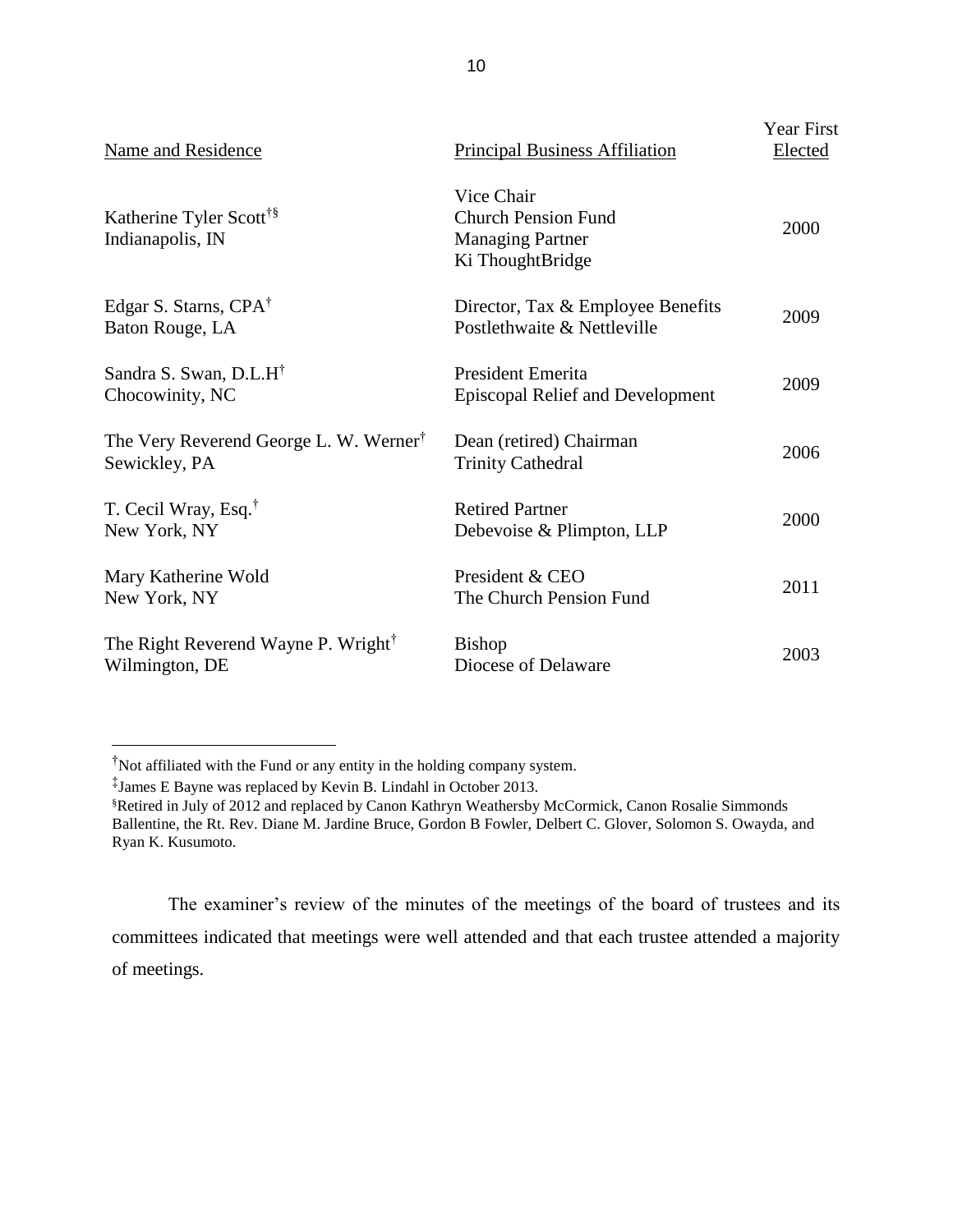The following is a listing of the principal officers of the Fund as of March 31, 2012:

<span id="page-13-0"></span>

| Name                              | Title                                               |
|-----------------------------------|-----------------------------------------------------|
| Mary Katherine Wold               | President and CEO                                   |
| The Rev. Canon Patricia M. Coller | <b>Senior Executive Vice President</b>              |
| The Rev. Clayton D. Crawley       | EVP and Chief Information Officer                   |
| Daniel A. Kasle                   | <b>EVP</b> and Chief Financial Officer              |
| Maria Elena Curatolo              | EVP and Chief Administrative Officer                |
| Jimmy Wayne Morrison              | EVP and Chief Operations Officer                    |
| William Lyman Cobb, Jr.           | EVP, Managing Director and Chief Investment Officer |
| Nancy Lee Sanborn                 | EVP, Chief Legal Officer & Secretary                |
| Patricia S. Favreau               | <b>Executive Vice President</b>                     |

### F. Territory and plan of operation

 The Fund's active clergy and pensioners reside in all 50 states, the District of Columbia, Puerto Rico, United States Territories, Canada, and several countries where the Episcopal Church of the United States has active or formerly active dioceses.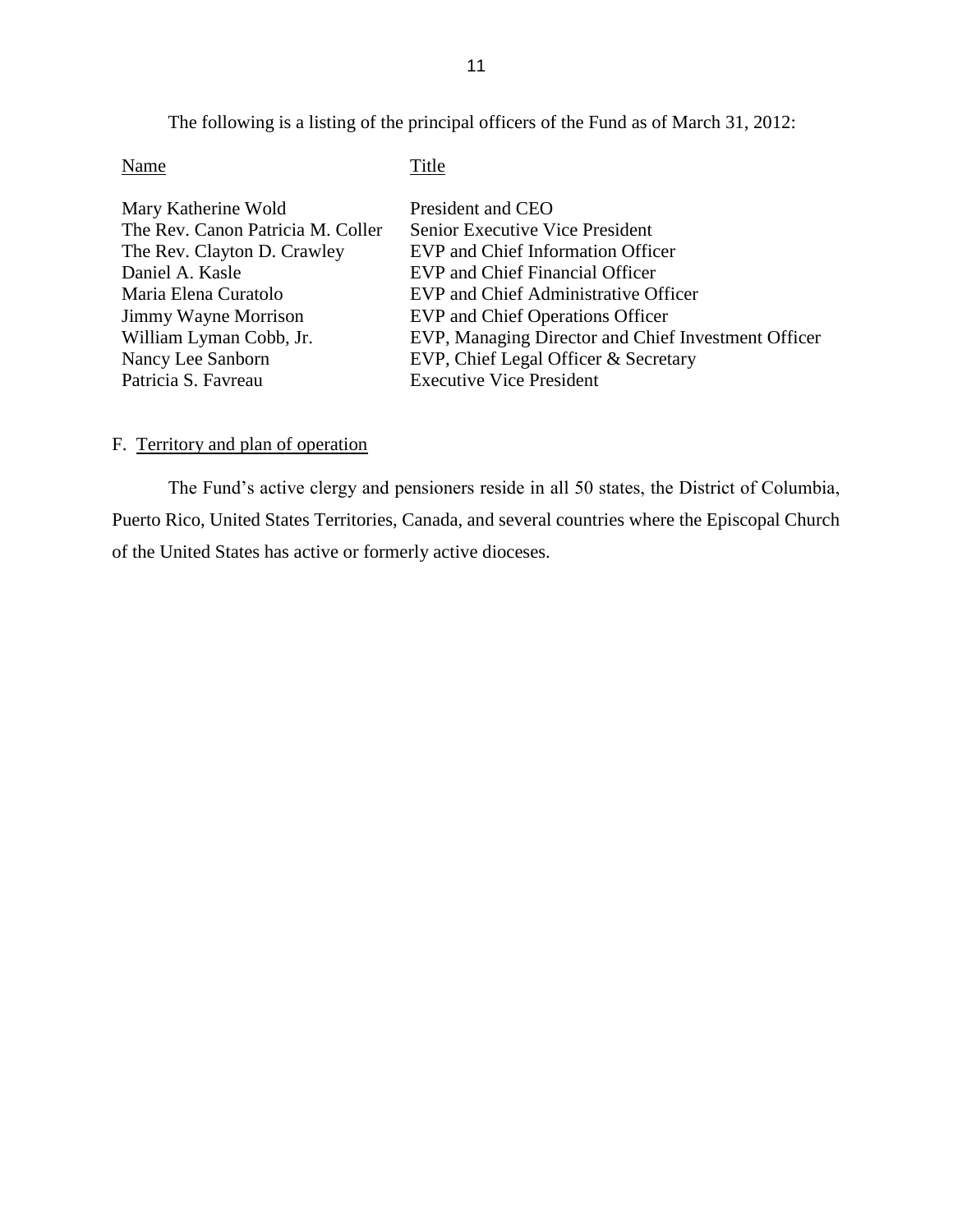Indicated below is significant information concerning the operations of the Fund during the period under examination as extracted from its filed annual statements. Failure of items to add to the totals shown in any table in this report is due to rounding.

The following table indicates the Fund's financial growth during the period under review:

|                                | March 31,       | March 31,       | Increase        |
|--------------------------------|-----------------|-----------------|-----------------|
|                                | 2007            | <u>2012</u>     | (Decrease)      |
| Admitted assets                | \$9,478,219,335 | \$9,729,219,503 | \$251,000,168   |
| <b>Net Reserves</b>            | \$7,687,540,297 | \$6,996,883,903 | \$(690,656,394) |
| Other liabilities              | 1,790,679,038   | 2,732,335,600   | 941,656,562     |
| Total reserves and liabilities | \$9,478,219,335 | \$9,729,219,503 | \$251,000,168   |

 As of March 31, 2012*,* the Fund's invested assets were mainly comprised of limited partnerships (30%), fixed income securities (27%), alternative investments (21%), and equity securities other than affiliated companies (19%).

The following table indicates the membership of the System during the period of examination:

| Fiscal Year Ended March 31, |  |  |
|-----------------------------|--|--|
|                             |  |  |

|                      | 2008  | 2009   | 2010   | 2011   | 2012   |
|----------------------|-------|--------|--------|--------|--------|
| Active members       | 7,598 | 7,474  | 7,204  | 6,994  | 6,905  |
| Service pensioners   | 6,349 | 6,412  | 6,598  | 6,883  | 7,028  |
| All other pensioners | 2,879 | 2,917  | 2,905  | 2,909  | 2,918  |
| Total                | 6,826 | 16,803 | 16.707 | 16,786 | 16,851 |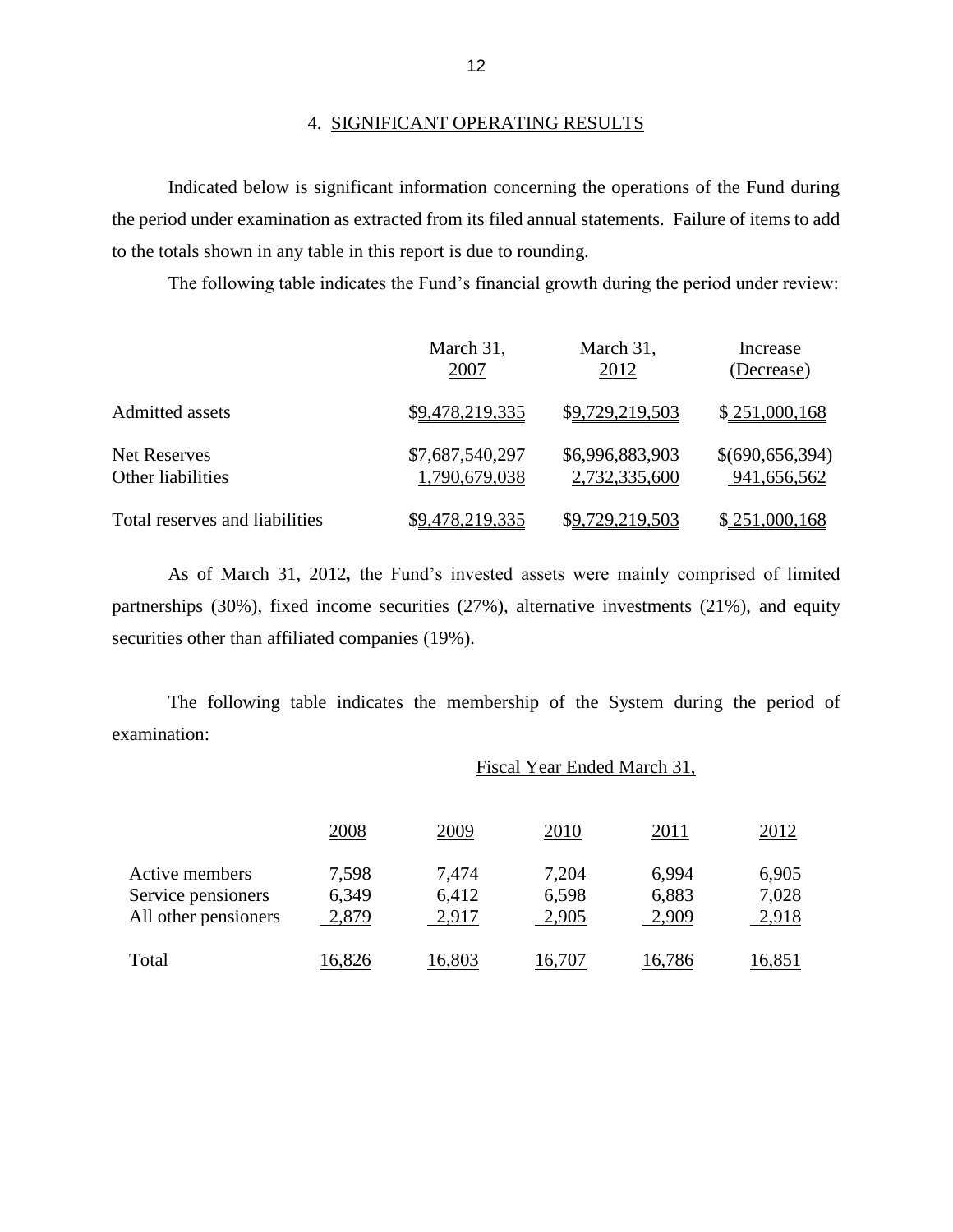#### 5. FINANCIAL STATEMENTS

 March 31, 2012, as contained in the Fund's 2012 filed annual statement, and the income and disbursements for each of the fiscal years under review. The examiner's review of a sample of The following statements show the assets, liabilities and reserves of the Fund as of transactions did not reveal any differences which materially affected the Fund's financial condition as presented in its financial statements contained in the March 31, 2012, filed annual statement.

# A. STATEMENT OF NET ASSETS AVAILABLE FOR BENEFITS FISCAL YEAR ENDED MARCH 31, 2012

Assets

| Equity securities, other than affiliated companies                   | \$1,830,409,829  |
|----------------------------------------------------------------------|------------------|
| Fixed income securities                                              | 2,574,424,055    |
| Limited partnerships                                                 | 2,845,742,156    |
| Alternative investments                                              | 2,016,575,137    |
| Mortgage loans                                                       | 56,927,973       |
| Affiliated companies                                                 | 122,673,105      |
| Short-term securities                                                | 29,346,413       |
| Total investments and cash                                           | \$ 9,476,098,668 |
| Receivable from brokers                                              | \$<br>53,783,329 |
| Assessments receivable, less allowance for doubtful accounts         | 4,289,256        |
| Accrued investment income and other assets                           | 70,579,495       |
| Home office building and improvements, less accumulated depreciation | 21,733,073       |
| Cash and cash equivalents                                            | 529,548,242      |
| Total other assets                                                   | 679,933,395      |
| Total assets                                                         | \$10,156,032,063 |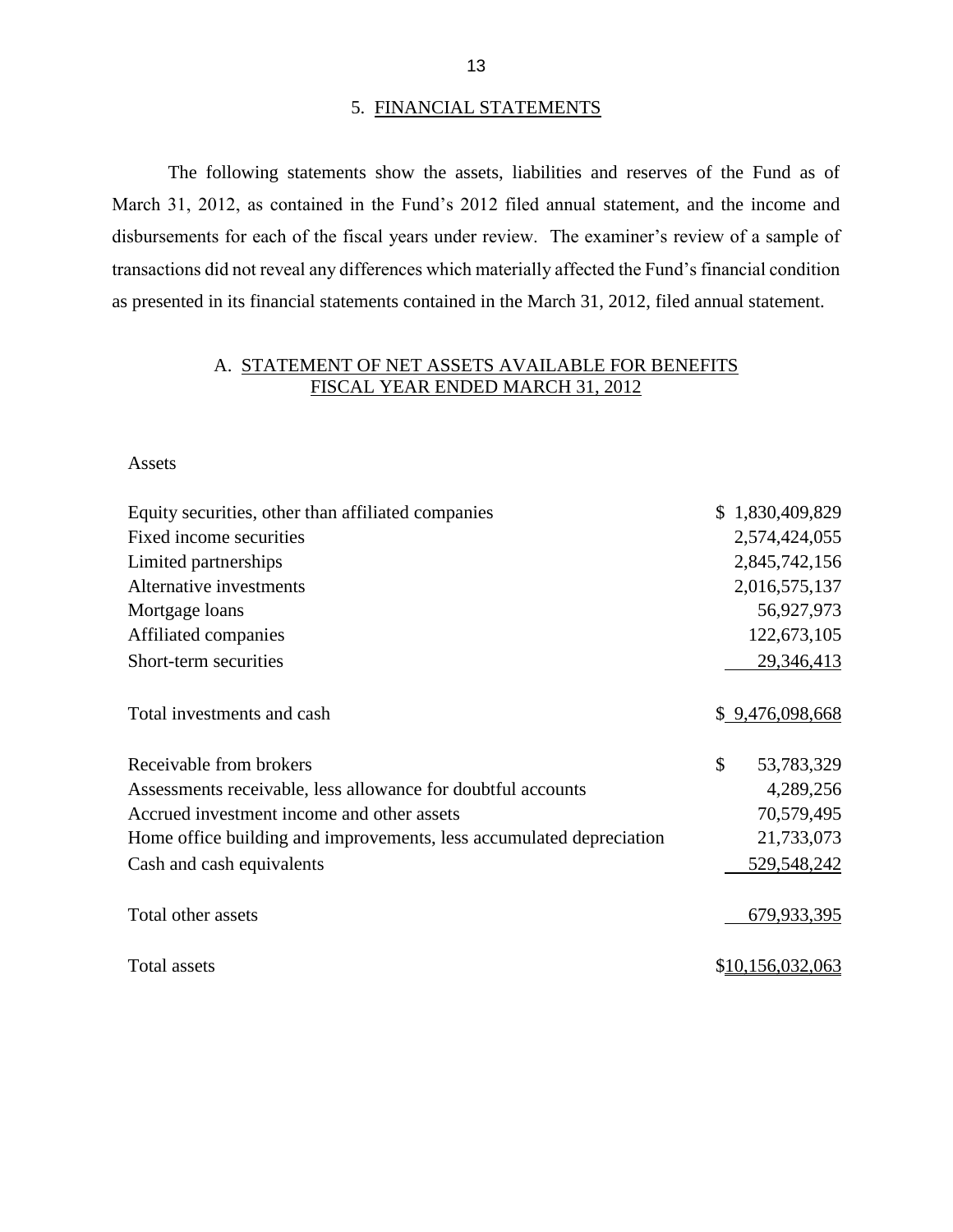Liabilities

| International clergy pension plan<br>Payable to brokers         | 146,384,627<br>\$<br>115,652,120 |
|-----------------------------------------------------------------|----------------------------------|
| Accrued expenses and other liabilities                          | 164,775,814                      |
| <b>Total Liabilities</b>                                        | \$426,812,561                    |
| Total net assets                                                | \$9,729,219,502                  |
| Components of net assets                                        |                                  |
| Restricted net assets:                                          |                                  |
| Permanently restricted legacy and gift fund                     | \$<br>19,605,418                 |
| Temporarily restricted legacy and gift fund                     | 13,826,146                       |
| Total restricted net assets                                     | 33,431,564<br>\$                 |
| Unrestricted net assets:                                        |                                  |
| Designated for major medical supplement fund                    | \$1,189,477,800                  |
| Designated for life insurance benefit fund                      | 221,200,753                      |
| Designated for supplemental pension fund                        | 49,845,183                       |
| Designated for investment in affiliated companies               | 122,673,105                      |
| Designated for assessment deficiency                            | 1,115,707,195                    |
| Total unrestricted net assets                                   | \$2,698,904,036                  |
| Net assets available for benefits:                              |                                  |
| The clergy pension plan                                         | \$6,741,883,683                  |
| The episcopal church lay employees' retirement plan             | 132,748,923                      |
| Staff retirement plan of the church pension fund and affiliates | 122,251,297                      |
| Total net assets available for benefits                         | \$6,996,883,903                  |
| Total unrestricted net assets                                   | \$9,695,787,939                  |
| Total net assets                                                | \$9,729,219,503                  |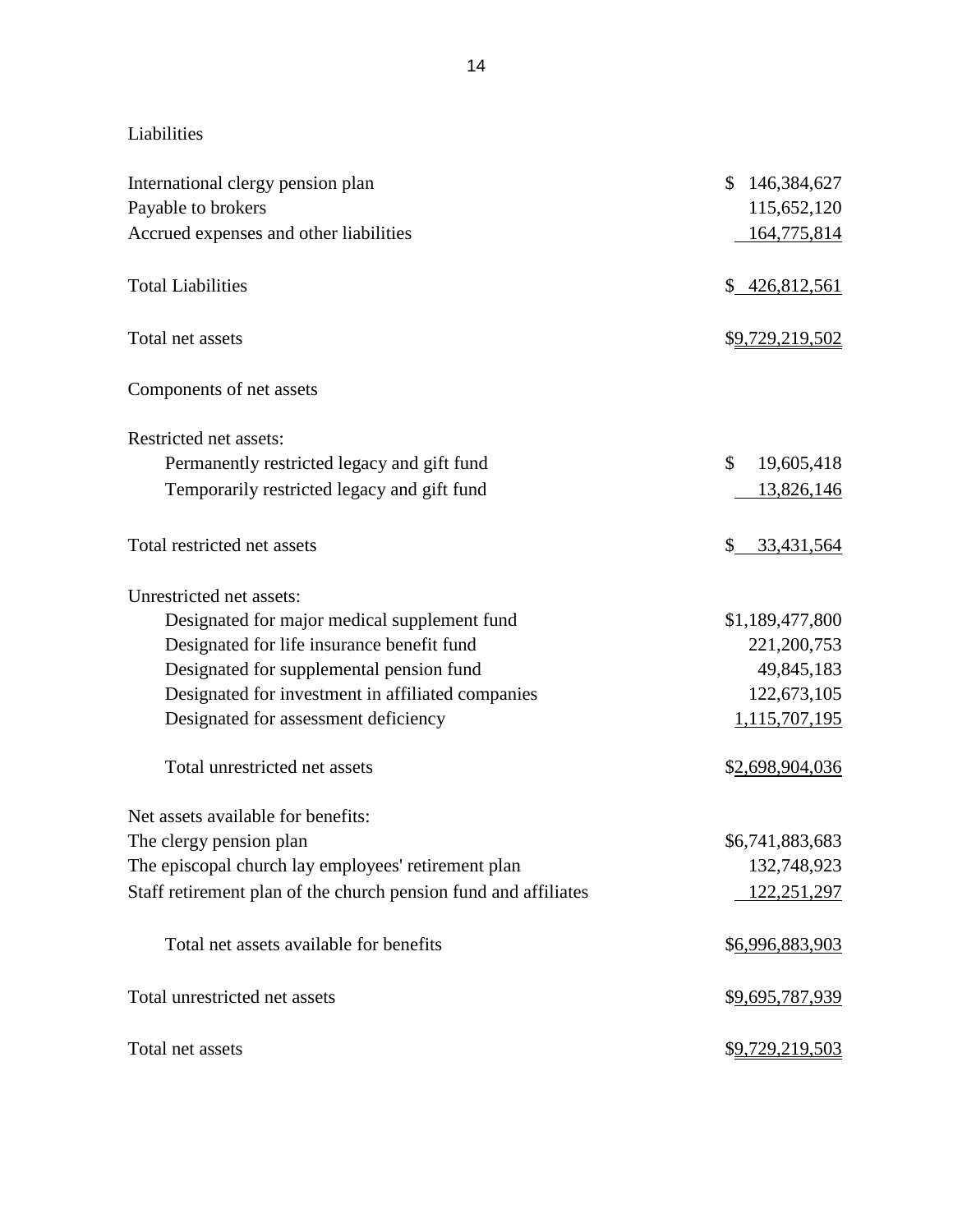### B. STATEMENT OF CHANGES IN NET ASSETS AVAILABLE FOR BENEFITS FISCAL YEARS ENDED March 31,

|                                                                                                 | 2008               | 2009               | 2010               | 2011                       | 2012              |
|-------------------------------------------------------------------------------------------------|--------------------|--------------------|--------------------|----------------------------|-------------------|
| Assessments                                                                                     | \$<br>83,573,512   | 87,215,555<br>\$.  | 85,041,480<br>\$.  | \$<br>84,051,838           | \$<br>84,103,449  |
| Interest                                                                                        | 140,813,933        | 148,604,187        | 109,430,060        | 97,639,752                 | 102,828,863       |
| Dividends and other income                                                                      | 58,354,800         | 110,297,334        | (4,280,178)        | 14,494,338                 | 25,559,207        |
| Net gain/(loss) on limited partnerships                                                         | 382,192,443        | (386, 677, 616)    | 15,761,239         | 380,243,037                | 269,524,911       |
| Net gain/(loss) on alternative investments                                                      |                    | (336, 855, 728)    | 467,398,750        | 216,254,491                | 25,941,400        |
|                                                                                                 | 43,335,924         |                    |                    |                            |                   |
| Net realized and unrealized investment gains/<br>(losses) on equity and fixed income securities | (12, 428, 996)     | (1,408,064,972)    | 1,224,759,847      | 373,303,177                | 139,658,960       |
| Total additions to net assets                                                                   | 695,841,616<br>\$. | \$(1,785,481,240)  | \$1,898,111,198    | \$1,165,986,633            | \$647,616,790     |
| Pensions and other benefits                                                                     | 242,363,688<br>\$. | 254,545,028<br>\$  | 271,210,044<br>\$. | 271,827,713<br>S.          | 277,593,462<br>\$ |
| Medical supplement                                                                              | 21,609,831         | 23,583,857         | 24,974,484         | 25,505,459                 | 26,346,863        |
| Life insurance                                                                                  | 8,801,917          | 10,491,448         | 15,678,246         | 13,024,121                 | 13,635,196        |
| Total benefits                                                                                  | 272,775,436<br>\$  | 288,620,333<br>\$. | \$311,862,774      | \$ 310,357,293             | \$317,575,521     |
| Investment management and custodial fees                                                        | \$<br>30,644,598   | \$<br>27,548,726   | \$<br>28,775,426   | $\mathbb{S}$<br>28,879,311 | \$<br>29,075,078  |
| General and administrative                                                                      | 43, 434, 747       | 52,674,458         | 59,809,671         | 63,337,250                 | 64,867,049        |
| Enterprise-wide projects                                                                        | 5,156,940          | 8,604,841          | 4,885,415          | 4,625,296                  | 3,342,680         |
| General convention resolution projects                                                          | 1,868,389          | 1,505,772          | 1,126,662          | (289)                      | $\overline{0}$    |
| Total expenses                                                                                  | 81,104,674         | 90,333,797<br>\$.  | 94,597,174<br>\$.  | \$<br>96,841,568           | 97,284,807<br>S   |
| Total benefits and expenses                                                                     | 353,880,110        | 378,954,130<br>S.  | 406,459,948<br>\$  | 407,198,861<br>\$          | 414,860,328<br>S. |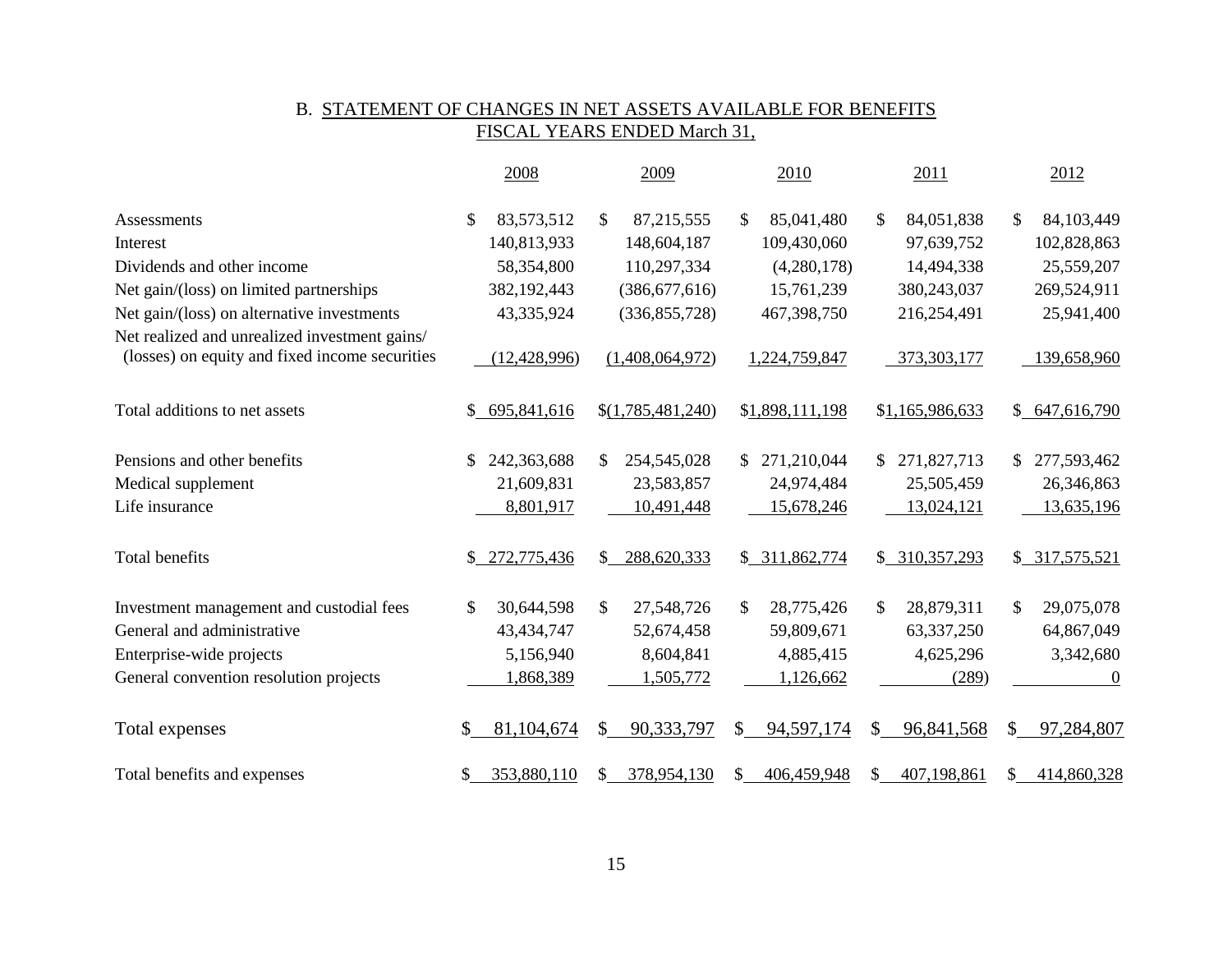| Other deductions (additions)                                                                              | $\Omega$               | $\Omega$                         | (2, 113, 799)        | \$<br>1,281,217   | \$.<br>85,097,315 |
|-----------------------------------------------------------------------------------------------------------|------------------------|----------------------------------|----------------------|-------------------|-------------------|
| Increase (decrease) in total net assets                                                                   | 341,961,506<br>S.      | \$(2,164,435,370)                | \$1,493,765,049      | \$757,506,555     | \$147,659,147     |
| Decrease (increase) in restricted net assets                                                              | $\boldsymbol{0}$<br>\$ | $\mathbb{S}$<br>$\boldsymbol{0}$ | \$<br>(4,658,484)    | \$<br>(1,166,513) | \$<br>(797, 927)  |
| Decrease (increase) in major medical<br>Supplemental fund<br>Decrease(increase) in life insurance benefit | (38,329,086)           | 22,042,641                       | 9,435,580            | 6,911,194         | (251, 463, 272)   |
| fund<br>Decrease (increase) in supplemental pension                                                       | (2,554,959)            | (87,019,016)                     | (9,680,823)          | (9,434,108)       | (37,512,349)      |
| fund<br>Decrease (increase) in assessment deferred                                                        | (2,927,151)            | (670, 433)                       | 5,242,681            | (522, 202)        | (6,468,306)       |
| and other deductions                                                                                      | 32,900,324             | 31,548,841                       | (416,012)            | (40,329,186)      | (468,074,026)     |
| Decrease (increase) in investment in affiliates                                                           | $\Omega$               | $\Omega$                         | (10,712,933)         | (589, 438)        | 4,440,113         |
| (Decrease) increase in net assets available<br>for benefits                                               | \$ 331,050,634         | \$(2,198,533,337)                | \$1,482,975,058      | \$712,376,302     | (612, 216, 620)   |
| Cumulative effect of adoption to GAAP                                                                     | \$ (585,252,917)       | \$<br>$\overline{0}$             | \$<br>$\overline{0}$ | $\Omega$          | $\Omega$          |
| Net assets available for benefits at beginning of<br>year                                                 | \$7,609,858,250        | \$7,355,655,967                  | \$5,158,748,945      | \$6,641,724,001   | \$7,354,100,302   |
| Net assets available for benefits at end of year <sup>††</sup>                                            | \$7,355,655,967        | \$5,157,122,630                  | \$6,641,724,001      | \$7,354,100,302   | \$6,741,883,682   |

 $\overline{a}$ 

<sup>††</sup>Failure of items to add to the totals shown in this table in this report is due to rounding.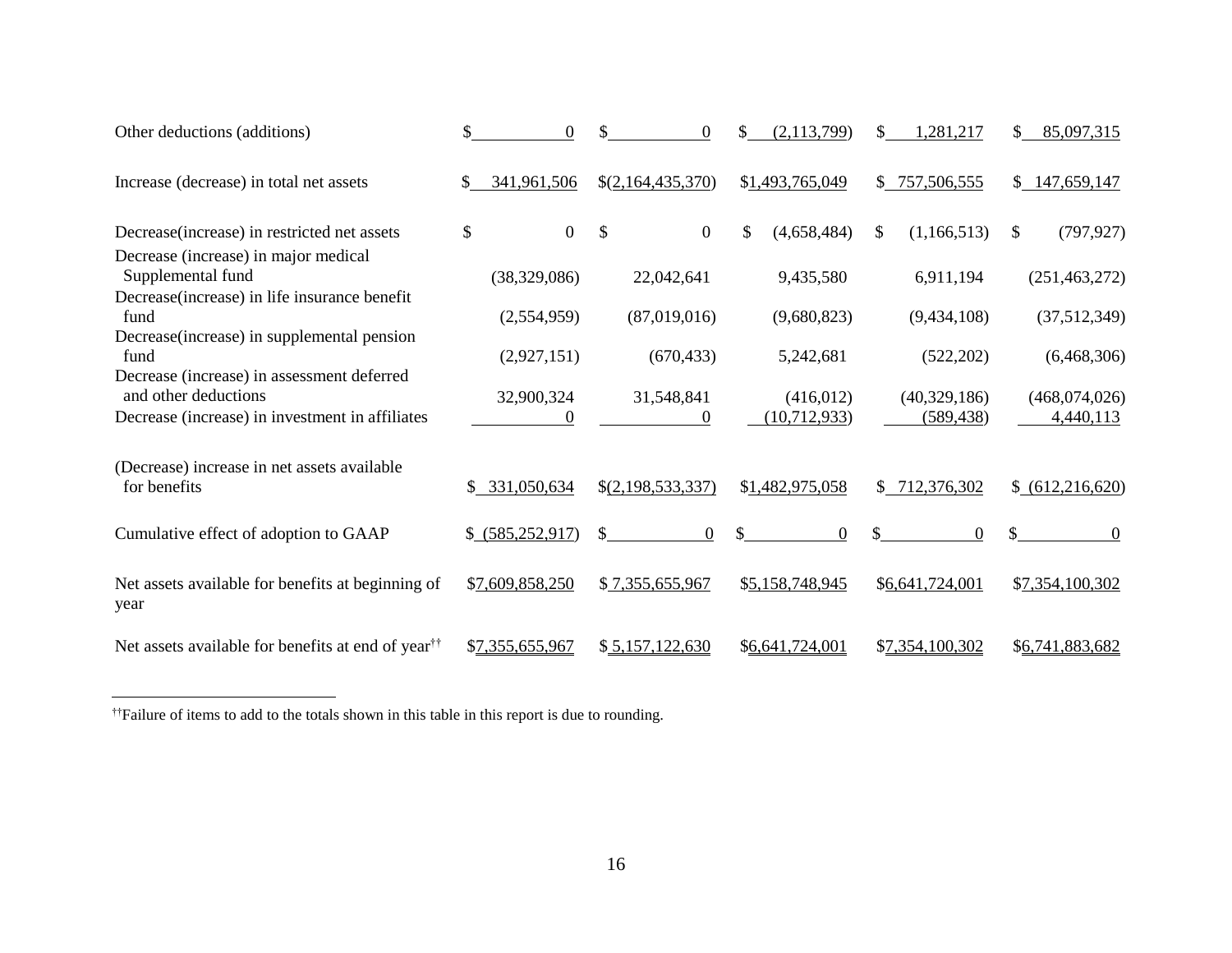# 6. TREATMENT OF PLAN PARTICIPANTS

<span id="page-19-0"></span> and beneficiaries. The examiner also reviewed the various controls involved, checked the accuracy The examiner reviewed a sample of various types of retirement benefits to plan participants of the computations and traced the accounting data to the books of account.

Based upon the sample reviewed, no significant findings were noted.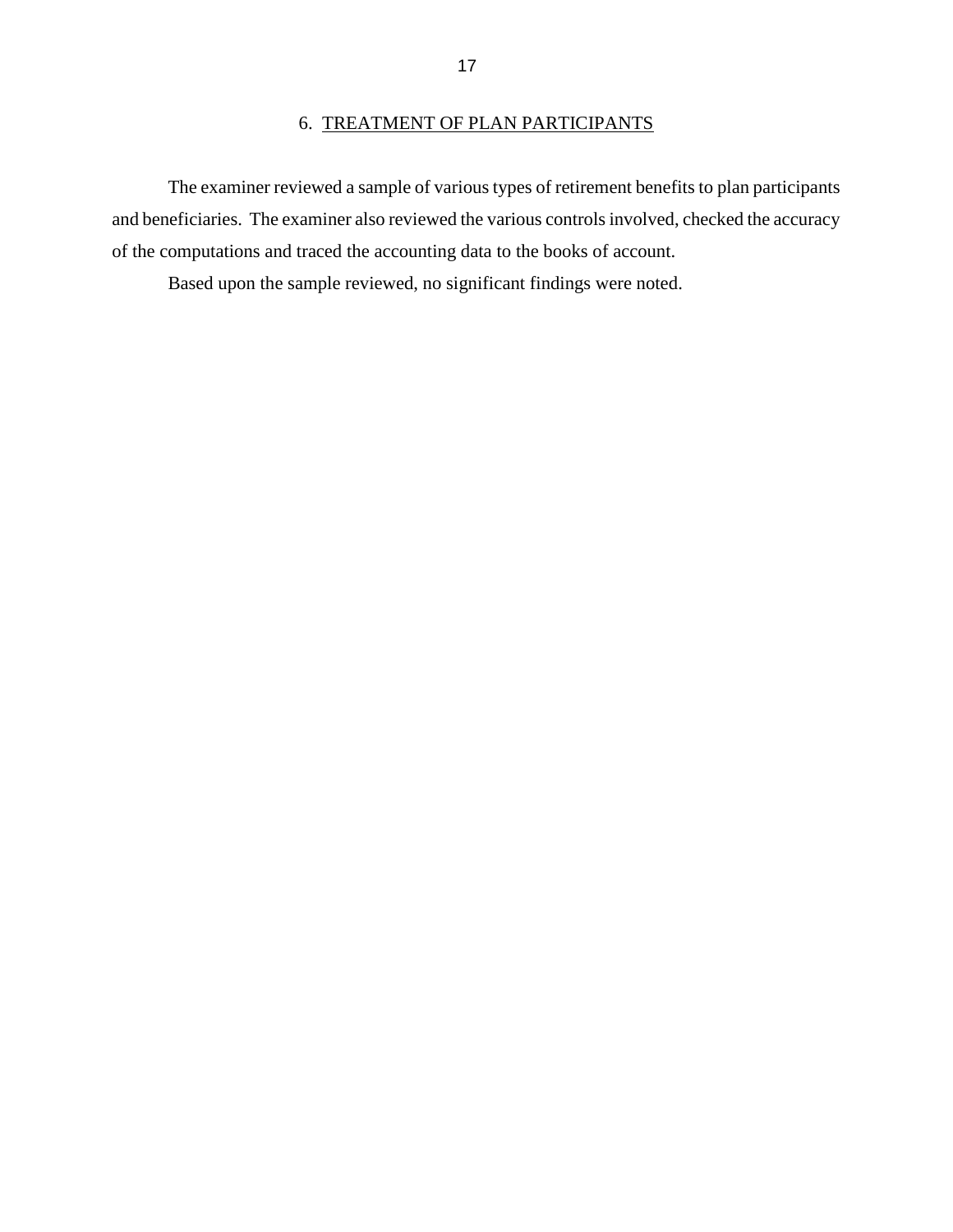# 7. ACTUARIAL REVIEW

# A. Liabilities

 Shown below are the plan liabilities as reported in the Annual Statements to the Department for the five years of the examination period.

| (Amounts are shown in thousands) |            |            |            |           |            |  |  |
|----------------------------------|------------|------------|------------|-----------|------------|--|--|
| Year ending March 31,            | 2008       | 2009       | 2010       | 2011      | 2012       |  |  |
| Present value of benefits (PVB)  |            |            |            |           |            |  |  |
| for active participants:         |            |            |            |           |            |  |  |
| Service retirement               | 2,494,284  | 2,420,783  | 2,489,624  | 2,529,391 | 3,342,837  |  |  |
| Disability retirement            | 119,937    | 118,274    | 117,554    | 118,421   | 142,242    |  |  |
| Pre-retirement death             | 333,636    | 317,622    | 328,605    | 337,712   | 463,894    |  |  |
| Termination                      | 33,991     | 31,746     | 33,475     | 35,367    | 54,194     |  |  |
| Medical benefits                 | 459,524    | 432,586    | 423,881    | 411,342   | 556,542    |  |  |
| Life insurance benefits          | 54,555     | 86,872     | 87,322     | 88,334    | 110,034    |  |  |
| LESS: present value of future    |            |            |            |           |            |  |  |
| assessments                      | (744, 434) | (736, 335) | (714, 561) | (710,098) | (770, 141) |  |  |
| Net PVB for active participants  | 2,751,493  | 2,671,548  | 2,765,900  | 2,810,469 | 3,899,602  |  |  |
| Vested participants:             |            |            |            |           |            |  |  |
| Service retirement               | 118,500    | 125,181    | 143,999    | 149,519   | 198,767    |  |  |
| Medical benefits                 | 32,945     | 32,594     | 32,810     | 27,805    | 33,799     |  |  |
| Life insurance benefits          | 268        | 477        | 480        | 435       | 1,082      |  |  |
| Retired participants:            |            |            |            |           |            |  |  |
| Service retirement               | 2,231,994  | 2,316,393  | 2,415,032  | 2,576,045 | 3,126,965  |  |  |
| Disability retirement            | 164,478    | 170,371    | 173,886    | 185,882   | 215,420    |  |  |
| Beneficiaries in receipt         | 481,249    | 498,195    | 499,148    | 505,822   | 593,477    |  |  |
| Medical benefits                 | 489,110    | 494,356    | 503,542    | 515,881   | 622,260    |  |  |
| Life insurance benefits          | 84,080     | 137,940    | 145,640    | 154,233   | 175,477    |  |  |
| Net PVB for non-active           |            |            |            |           |            |  |  |
| participants                     | 3,602,624  | 3,775,507  | 3,914,537  | 4,115,622 | 4,967,247  |  |  |
| Total net present value of       |            |            |            |           |            |  |  |
| benefits                         | 6,354,117  | 6,447,055  | 6,680,437  | 6,926,091 | 8,866,849  |  |  |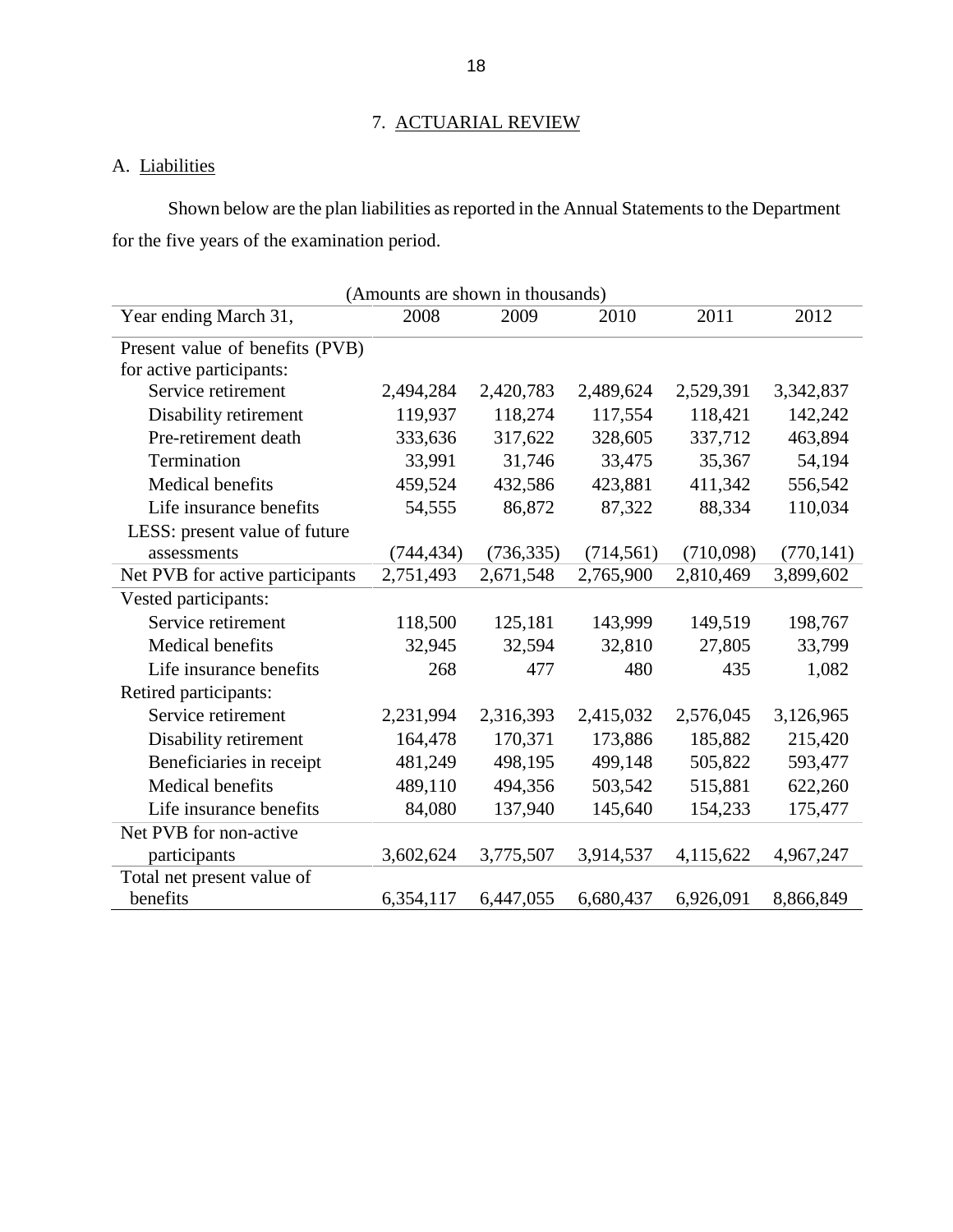### <span id="page-21-0"></span>B. Benefits

 During the current examination period most plan benefits remained the same as in the previous examination period. Most salary-related benefits are based on Highest Average consecutive 12-month periods. Principal plan benefits include: Compensation ("HAC"), defined as compensation during the highest-paid seven out of eight

# Normal Retirement:

- Eligibility: Age 65  $&$  5 years of credited service
- Benefit: 1.60% of HAC, plus an additional 1.15% of HAC not in excess of \$10,000, multiplied by credited service

# Full (Unreduced) Early Retirement:

- Eligibility: Age 55 & 30 years of credited service
- Benefit: Normal retirement formula benefit, and, in addition, the following "bridge" benefit"
	- o \$17.50 per month times years of credited service until age 62
	- o Half that amount between age 62 and age 65

# Reduced Early Retirement:

- Eligibility: Age 60  $& 5$  years of credited service
- Benefit: Normal retirement formula benefit reduced 0.2% for each month the commencement date precedes age 65.

# Disability Retirement:

- Eligibility: Total and continuing disability certified by the Fund's Medical Board.
- credited service projected to age 65, payable immediately; minimum benefit prior to age 65 is 70% of last full-time compensation. In addition, the "Bridge Benefit" (\$17.50 per month times years of credited service) is payable until age 65. Reduced benefits are paid to inactive participants who • Benefit: For active participants, normal retirement formula benefit but based on are disabled.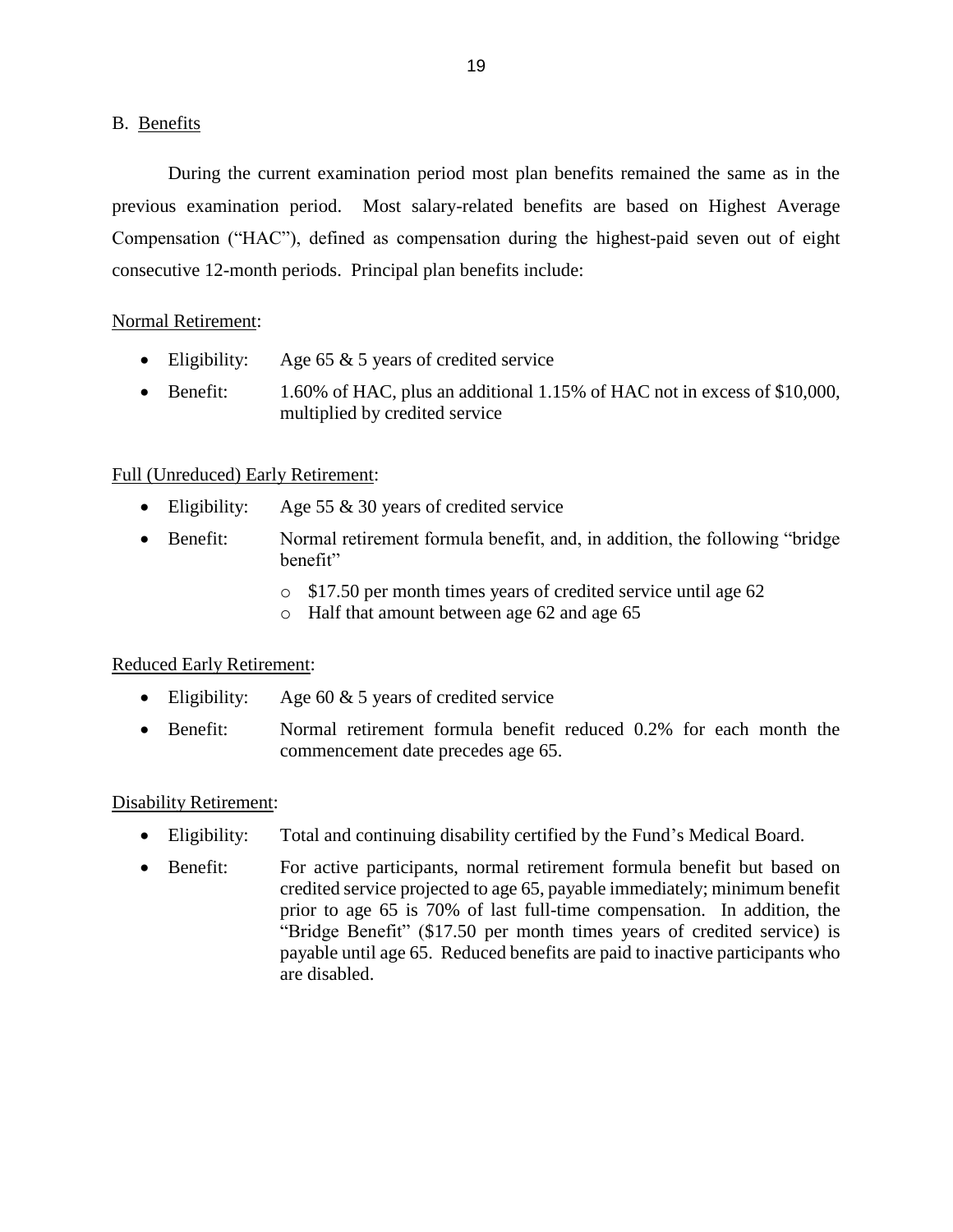Survivor Benefit (for surviving spouse or surviving designated beneficiary):

- Eligibility: Participant who dies before retirement or while on disability retirement
- benefit, but based on credited service projected to age 65. Further, if participant died while eligible for normal or early retirement, benefit is not elected the 100% joint-and-survivor option. Additionally, there is a \$5,000 lump sum benefit. Various minimums reductions and limits may apply. Benefit: For active participants, generally one-half the normal retirement formula less than what would have been payable if the participant had retired and Reduced benefits are paid on behalf of deceased inactive participants.

# Benefit for Surviving Children:

- Eligibility: All eligible dependent children of a deceased participant
- Benefit: Amount as specified in the plan at time of death. During the period under year. The amount is payable until the child marries, becomes independent or attains age 25, whichever occurs first, and is reduced if the participant may apply. examination the amount ranged from approximately \$5,900 to \$6,600 per had less than 15 years' credited service. Various other reductions or limits

# Resettlement Benefit:

- Eligibility: In general, 18 months of credited service during the 24 months immediately prior to retirement
- minimum of \$100 per year of credited service not to exceed 20 years and a • Benefit: Lump sum equal to 12 times the monthly retirement benefit subject to a maximum of \$20,000.

 In addition, the Fund's board of trustees has been granting the following benefits on a nonguaranteed basis:

- Cost of living increases: These generally have been the same as the cost of living adjustments to Social Security retirement benefits. The Board's policy is that cost of living increases will be granted only if the plan's funding ratio is at least 100%.
- Medicare Supplement subsidy: Subject to various eligibility rules, the Fund provides financial assistance for the purchase of Medicare Supplement insurance for a retired participant and his/her spouse through the Episcopal Church Medical Trust.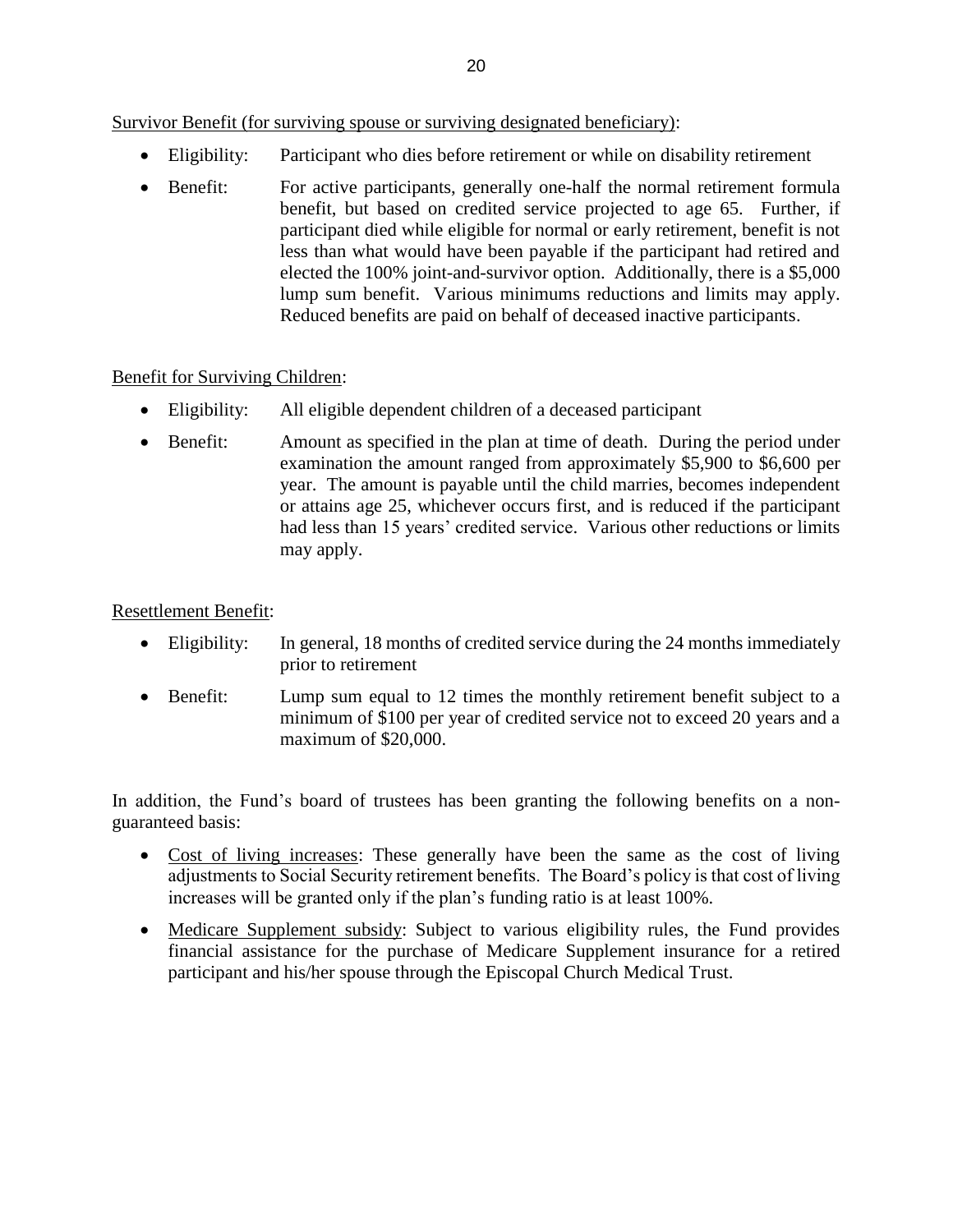### <span id="page-23-0"></span>C. Employer Contribution Rate

 Since 1972, contributions to The Church Pension Fund Clergy Pension Plan have been set at a fixed rate of 18% of each participant's total assessable compensation. The 18% rate comprises 15.55% for pension benefits, 1.30% for life insurance benefits and 1.15% for administrative expenses. The fixed rate is demonstrated in the table below, which shows (1) the annual rate of each fiscal year and (3) the ratio of assessments to compensation. As would be expected, the ratios all are close to 18%. They are not exactly equal to 18% because the annual rate of compensation compensation at the end of each fiscal year of the examination period, (2) total assessments during at year end is not exactly the same as the amount of compensation received (and assessed) during the year.

| Year | Compensation  | Assessments | Ratio |
|------|---------------|-------------|-------|
| 2008 | 478,144,617   | 83,573,512  | 17.5% |
| 2009 | 485,065,079   | 87,215,555  | 18.0% |
| 2010 | 467, 327, 207 | 85,041,480  | 18.2% |
| 2011 | 458,912,047   | 84,051,838  | 18.3% |
| 2012 | 457,531,975   | 84,103,449  | 18.4% |

The fixed contribution rate is discussed further in Section E of this report, "Comments and Recommendation."

#### D. Funded Status

 One measurement often used for evaluating the funded status of a pension plan is the plan's plan's AAL is the present value of the projected future benefits to be paid to the current plan membership less the present value of the projected future normal contributions to be made on behalf of the current plan membership. Those present values are calculated on the basis of actuarial assumptions (such as expected investment earnings, rates of mortality, salary increase, etc.) funded ratio, i.e., the ratio of the plan's assets to its actuarial accrued liability or AAL. A pension considered appropriate for the plan. For the Fund, future normal contributions are equivalent to future assessments at the Fund's established assessment rate of 18.00% of clergy compensation.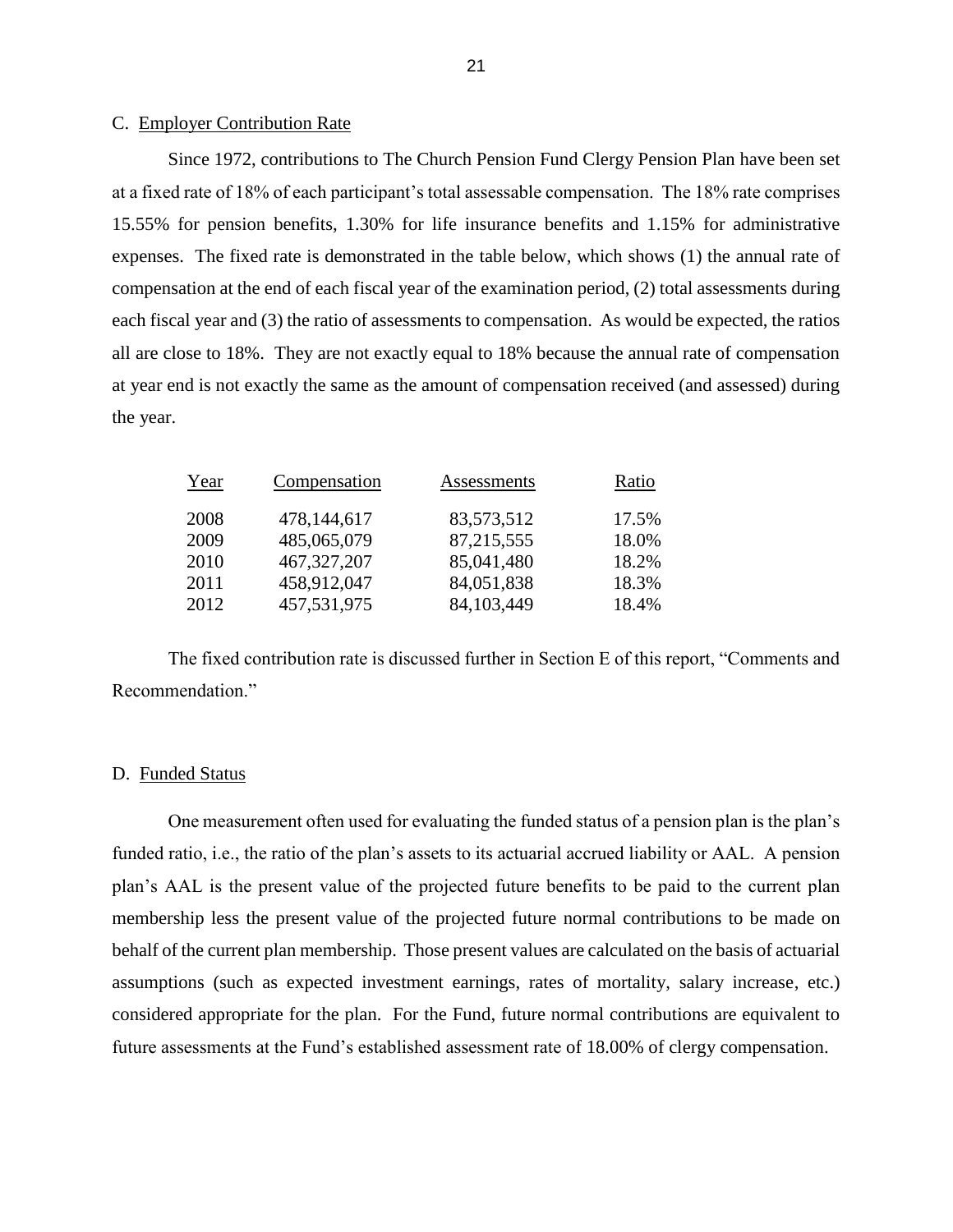The following exhibit shows the net assets available for benefits, AAL and the funded ratio as reflected in the Fund's actuarial reports for the five years under examination and the year subsequent to the examination.

|                           | (\$000,000 omitted) |       |       |       |       |        |
|---------------------------|---------------------|-------|-------|-------|-------|--------|
|                           | 2008                | 2009  | 2010  | 2011  | 2012  | 2013   |
| 1 Total Plan Liabilities  | 6.354               | 6,447 | 6.681 | 6.926 | 8.867 | 8.424  |
| 2 Value of Assets         | 9.226               | 7.024 | 8.516 | 9.277 | 9.465 | 10.001 |
| 3 Funded Ratio $2 \div 1$ | 145%                | 109%  | 127%  | 134%  | 107%  | 119%   |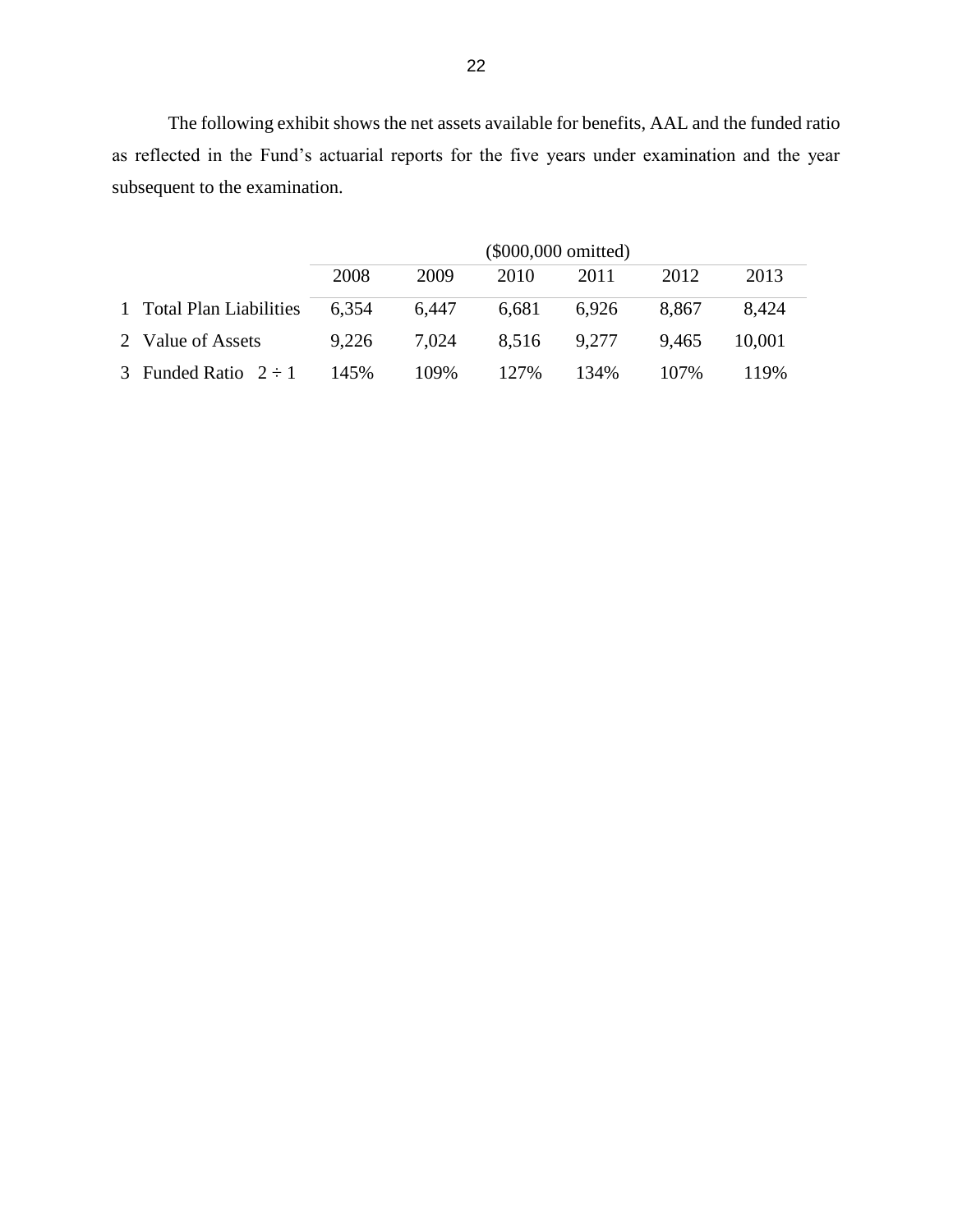The following chart presents the funding ratios in graphical form and includes funding ratios for several years prior to the examination period.



 As the chart indicates, the funded ratios have exceeded 100% for the entire examination period, and for many years before the examination period. Two sharp decreases in the funded ratio are notable. The first, in 2009, primarily was the result of the extreme downturn in investment markets that reached their nadir just around the Fund's March 31, 2009 valuation date. The second downturn, in 2012, primarily was the result of the Fund's adoption of a conservative 4.25% subsequent year's valuation. (The 4.25% return assumption was 1.25% below the previous year's investment return assumption for its March 31, 2012 valuation, which remained in effect for the assumption, a significant decrease.) The chart shows rapid recoveries from both downturns.

 Implications of the foregoing funding ratios are further discussed in the following section of this report, "Comments and Recommendation."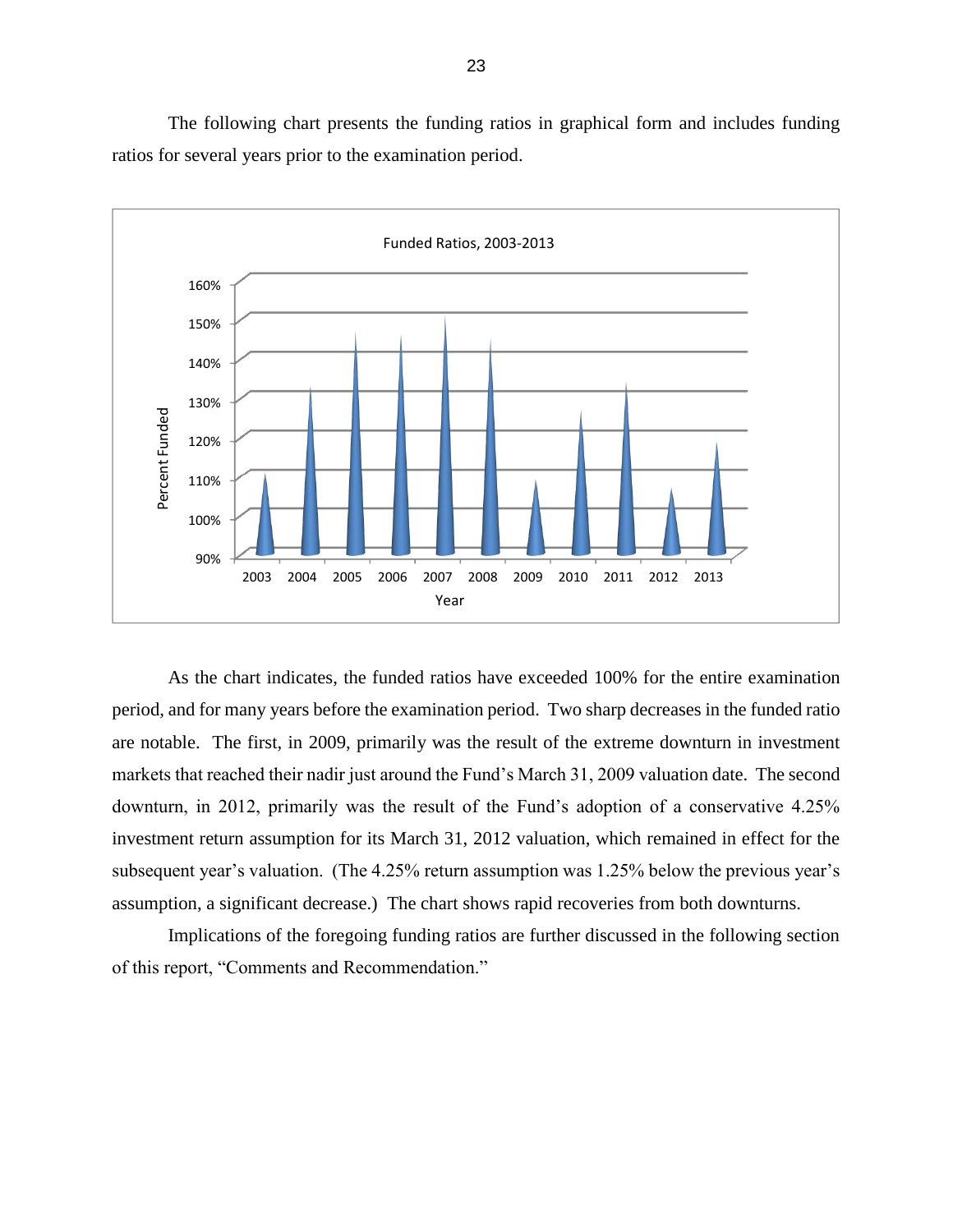#### <span id="page-26-0"></span>E. Comments and Recommendation

 year to year, based on actuarial calculations that automatically adjust for differences between anticipated and actual experience. In this context, "experience" refers both to economic factors, (primarily the rate of return on investments and the rate of increase in covered compensation), and However, as mentioned in Section C of this report, required contributions to the Fund have long It is typical for the employer's rate of contribution to a defined benefit plan to vary from to demographic factors (such as rates of termination of employment, death, disability etc). been set at a fixed rate of 18% of total assessable compensation.

Many factors suggest the 18% contribution rate is likely to remain adequate to fund benefits into the foreseeable future, including:

- Funding ratios have remained above 100% consistently, including fiscal year 2009 when investment markets were near historical lows.
- In fiscal year 2012, the fund adopted a conservative 4.25% discount rate for the of the 4.25% discount rate caused the funding ratio to decrease, but it remained above 100% and rose to 119% the following year. (Changes in other assumptions, valuation of its actuarial liabilities, and that rate remained in effect for fiscal 2013. Actual long term rates of return on the Fund's investments have been considerably higher than 4.25% and are expected to remain so. As would be expected, adoption including the rate of increase in salaries, contributed to that improvement.)
- Other actuarial assumptions affecting the funding level are likewise conservative. For example, participant mortality includes an age setback and annuitant mortality is projected to the year 2019.
- Non-guaranteed (discretionary) benefits, such as cost-of-living (COLA) increases, are included in the computation of liabilities as if such benefits were guaranteed. If, for example, the non-guaranteed COLA were not included in the liabilities, the funding ratio on March 31, 2012 would have been 142% instead of 107%.
- Increases in the ratio of benefits to assessments, observed during the previous examination, have slowed, as illustrated in the following chart.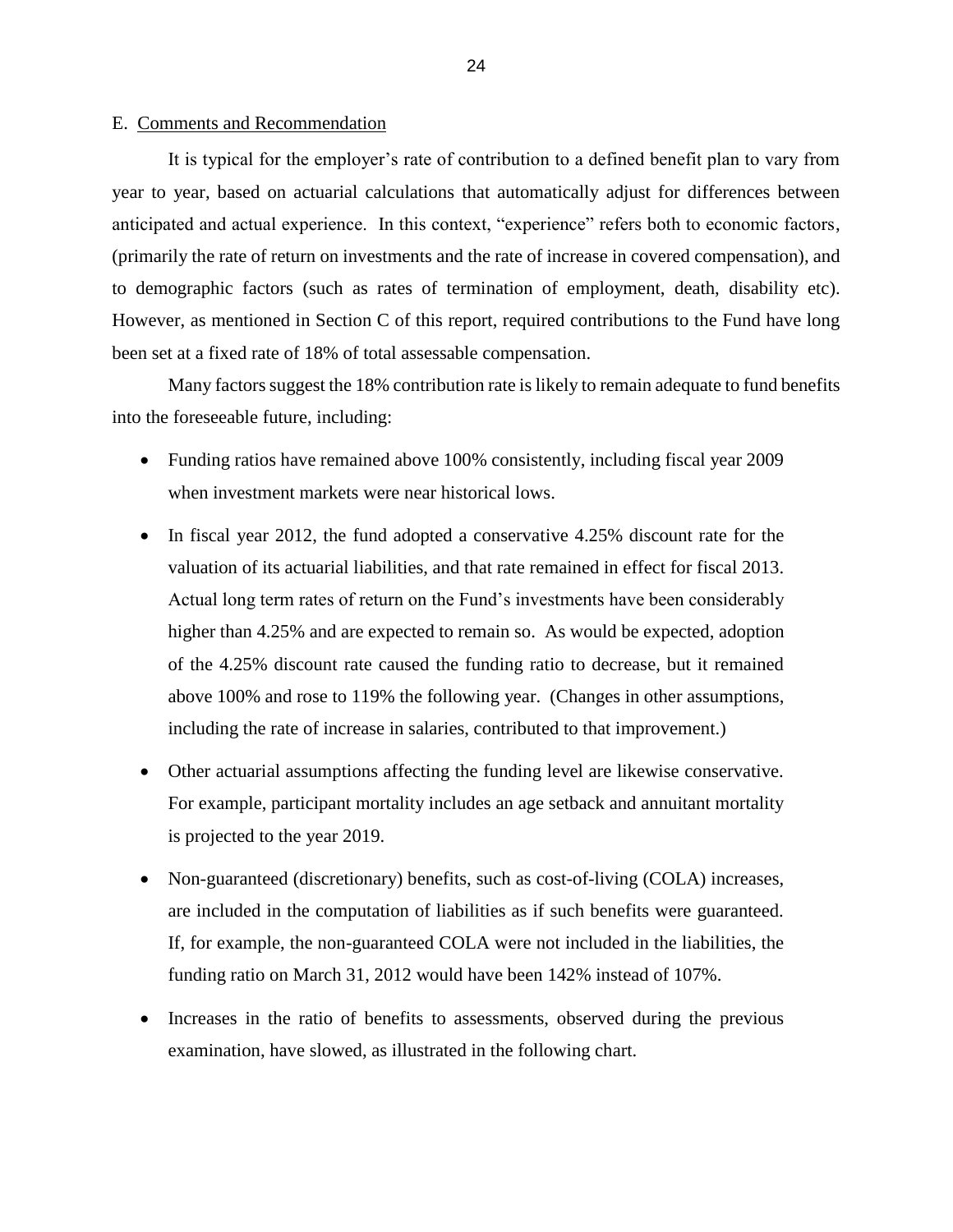

 Nevertheless, because the Fund does not base its contribution rate on the typical mechanism that adjusts automatically as experience changes (see Section C), it is important for the Fund to have strategies in place to make adjustments, if and when necessary, to assure adequate funding. To date the Fund's board has adopted one such strategy, namely that in any year where the funding ratio is less than 100%, no cost-of-living adjustment (COLA) shall be granted.

 The actuary recommends that the fund refine and broaden its strategies for assuring funding adequacy. Such refinements might include: (i) defining circumstances where other discretionary benefits would need to be curtailed; (ii) defining circumstances where the employer contribution with the participating employers. rate would need to be raised; and (iii) deciding when and how to communicate about such strategies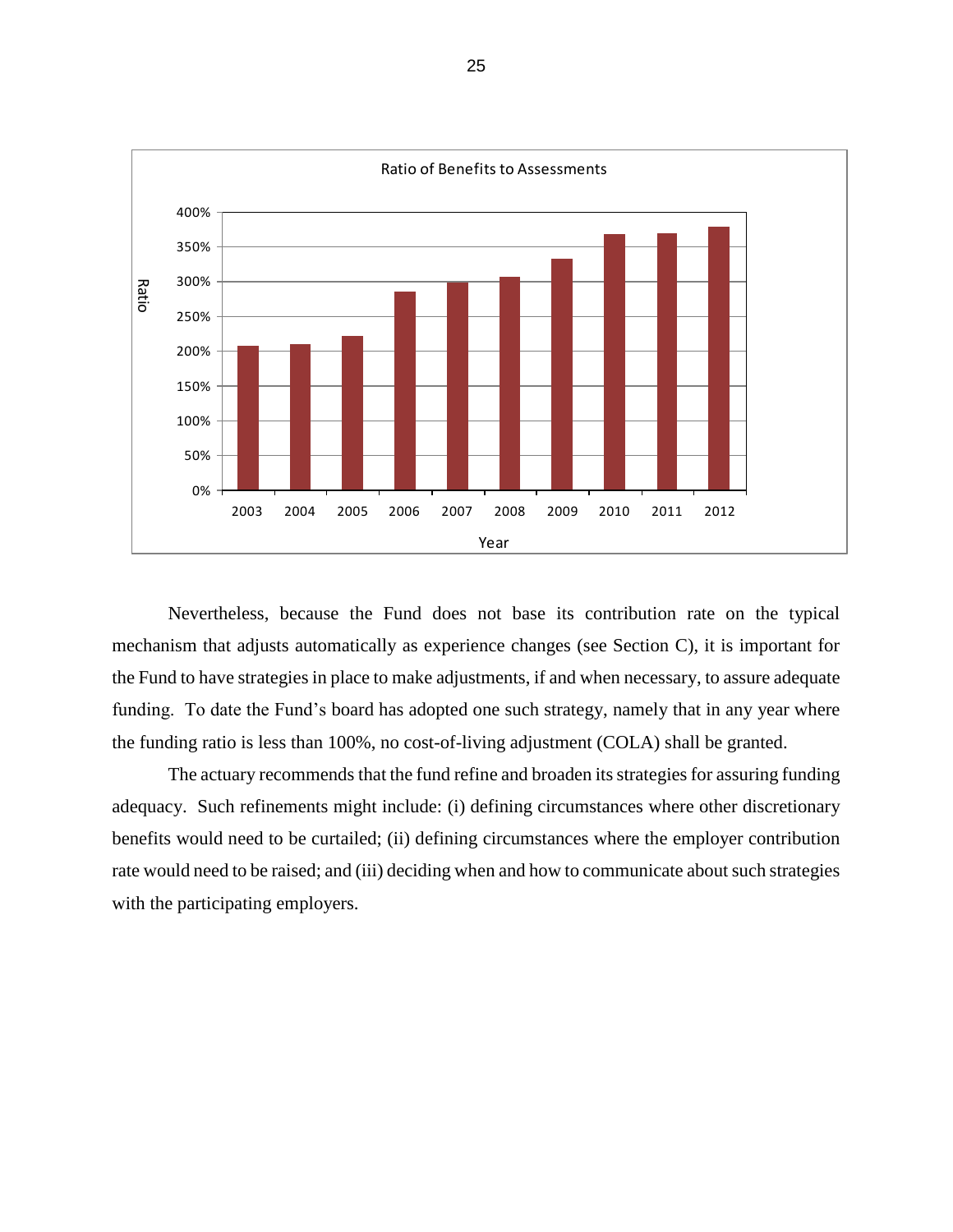#### 8. PRIOR REPORT SUMMARY AND CONCLUSIONS

 Following is the recommendation contained in the prior report on examination and the subsequent actions taken by the System:

Item Description

A The examiner recommended that the Fund adhere to the terms of its service agreements and collect payments billed within 30 days.

> The Fund did not adhere to the terms of its service agreements when it did not collect payments billed within 30 days. (See Section 9, item A of this report)

 to less than 100%, a traditional actuarial funding method be used to determine the required contribution to the fund. A similar recommendation was made in B The actuary recommended that, if the funded ratio of the pension plan decreases the prior report on examination.

> The Funded ratio did not decrease to less than 100% during the examination period.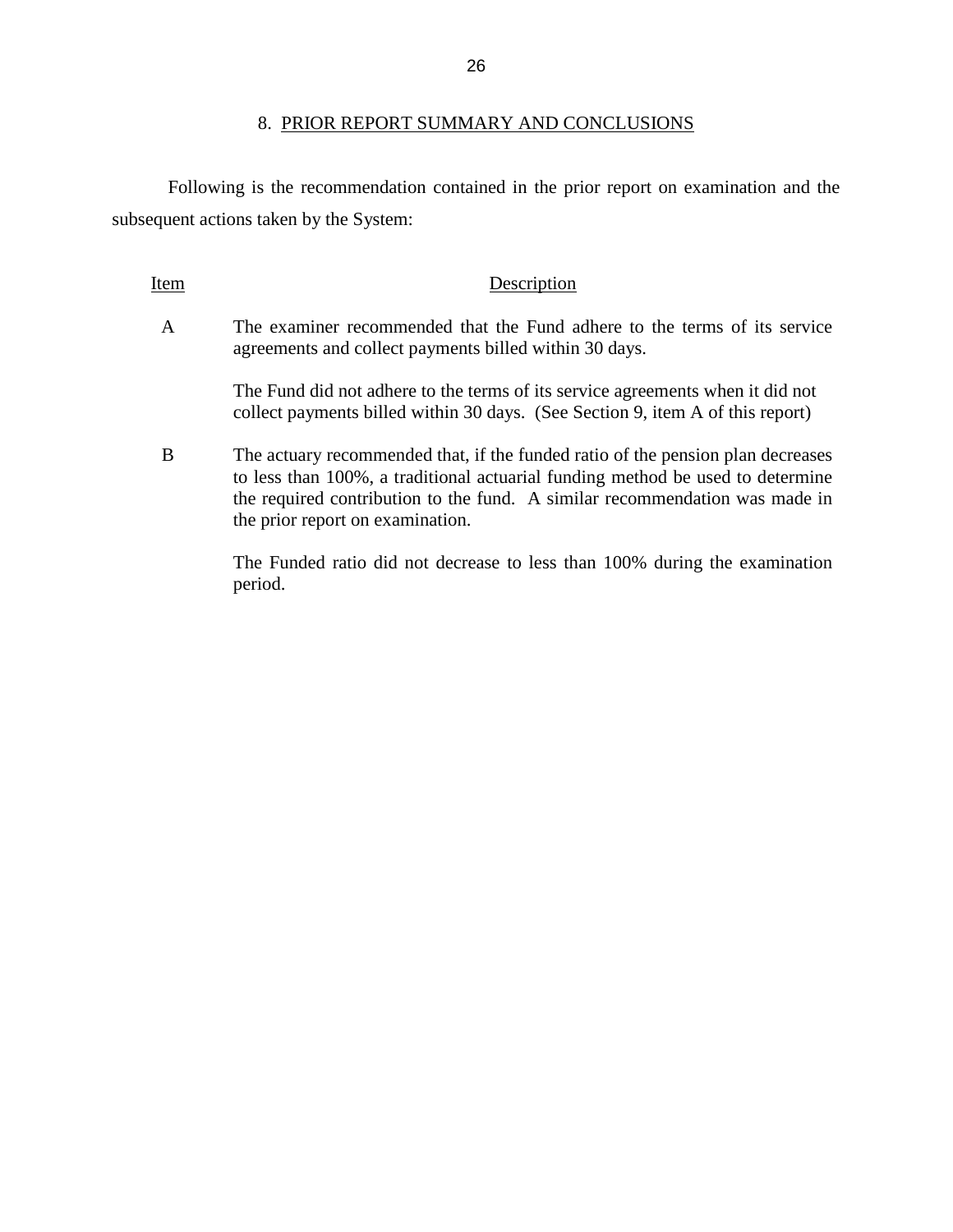### 9. SUMMARY AND CONCLUSIONS

<span id="page-29-0"></span>Following are the violations, recommendations and comments contained in this report:

# Item Description Page No(s).

- A The examiner recommends that the Fund adhere to the terms of its 8 service agreements and collect payments billed within 30 days or amend the service agreement to reflect the actual method of funding to CPGSC.
- B The actuary recommends that the Fund refine and broaden its 25 strategies for assuring funding adequacy. Such refinements might would need to be curtailed; (ii) defining circumstances where the include: (i) defining circumstances where other discretionary benefits employer contribution rate would need to be raised; and (iii) deciding when and how to communicate about such strategies with the participating employers.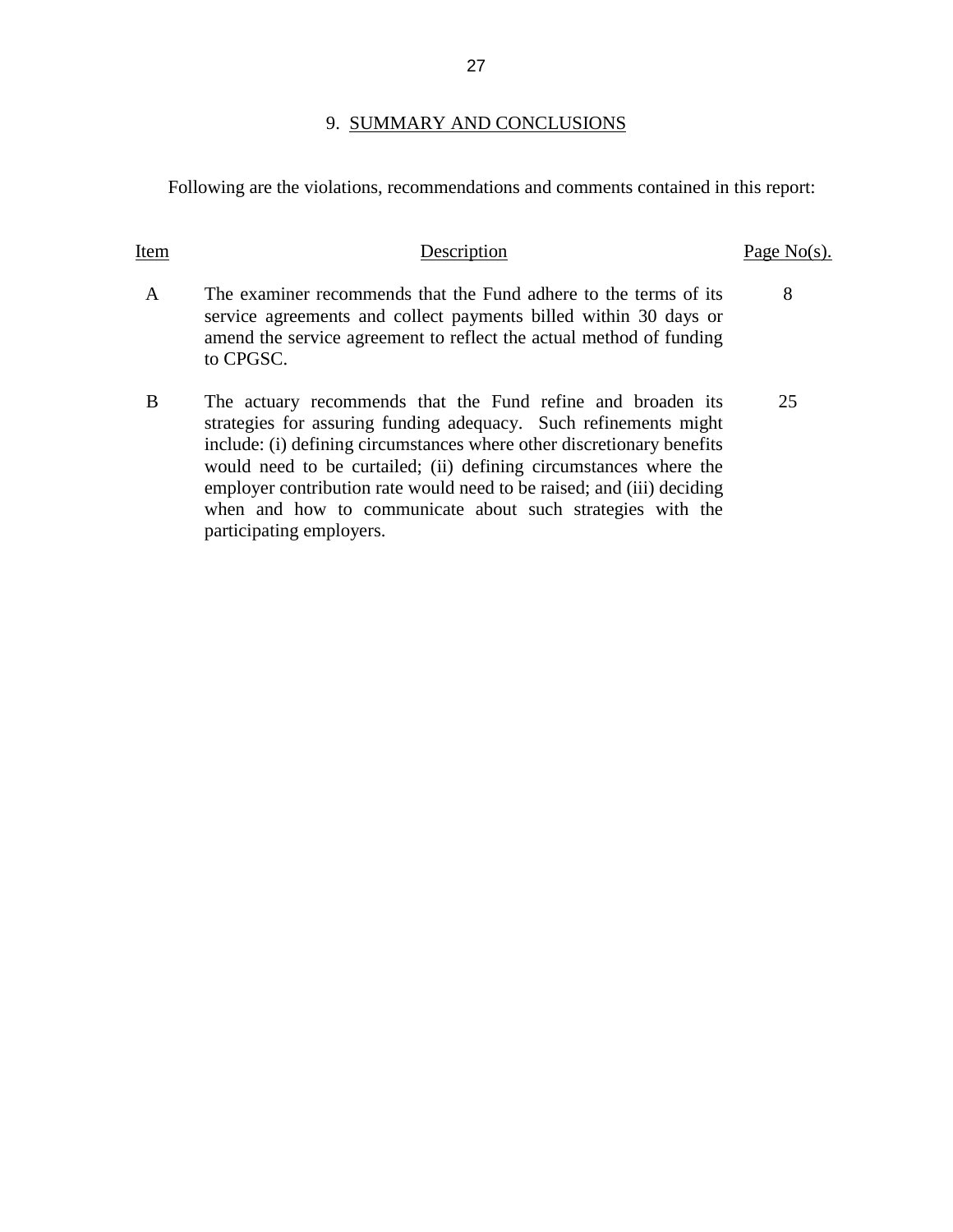Respectfully submitted,

 $\frac{|s|}{s}$ 

Joshua Weiss, CPA Associate Insurance Examiner

# STATE OF NEW YORK ) )SS: COUNTY OF NEW YORK)

Joshua Weiss, being duly sworn, deposes and says that the foregoing report, subscribed by him, is true to the best of his knowledge and belief.

> $\frac{|s|}{s}$ Joshua Weiss, CPA

Subscribed and sworn to before me

this day of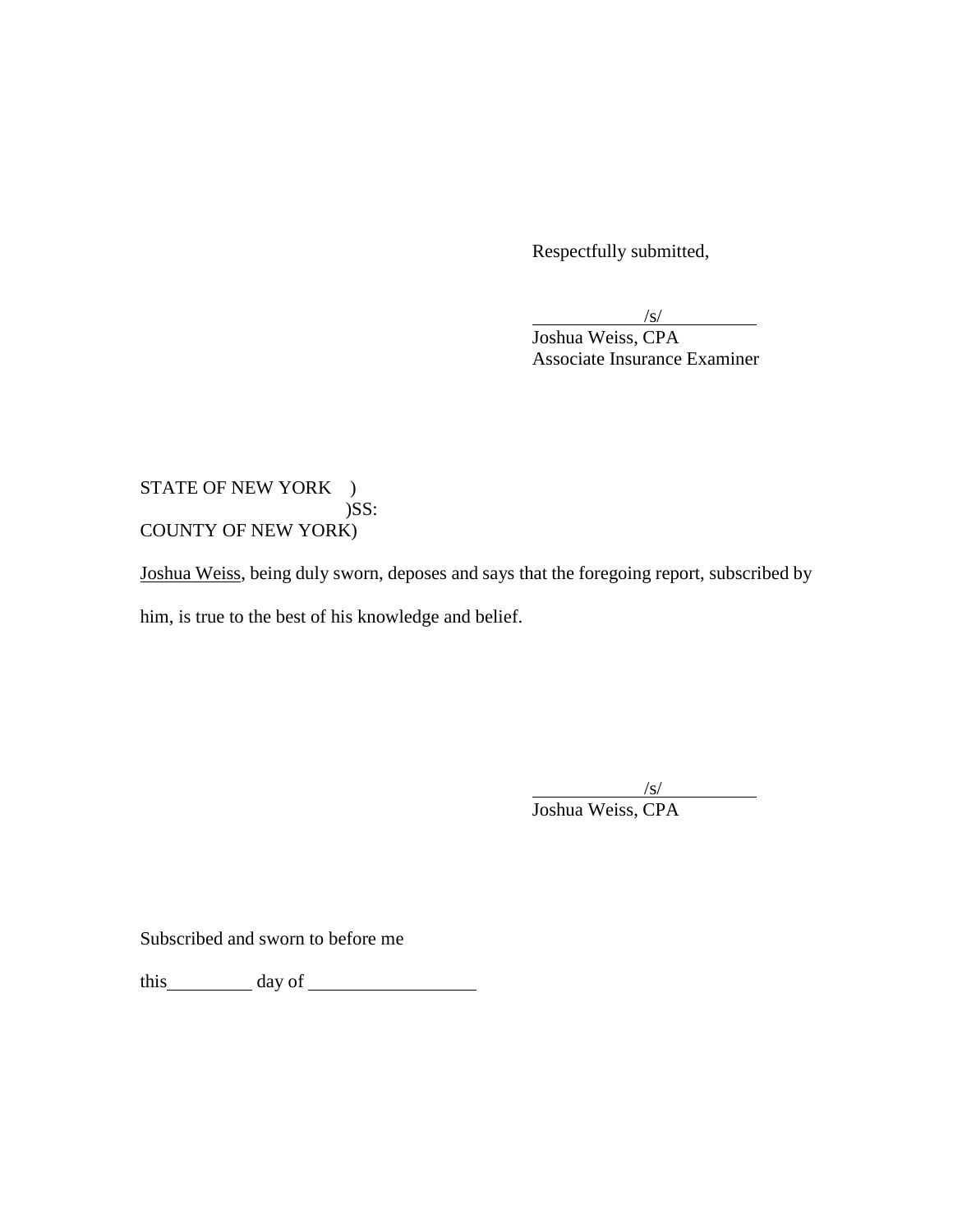Respectfully submitted,

 $\frac{|s|}{s}$ 

Peter Kreuter Supervising Actuary

# STATE OF NEW YORK ) )SS: COUNTY OF NEW YORK)

Peter Kreuter, being duly sworn, deposes and says that the foregoing report, subscribed by him, is true to the best of his knowledge and belief.

 $\frac{|s|}{s}$ 

Peter Kreuter

Subscribed and sworn to before me

this day of